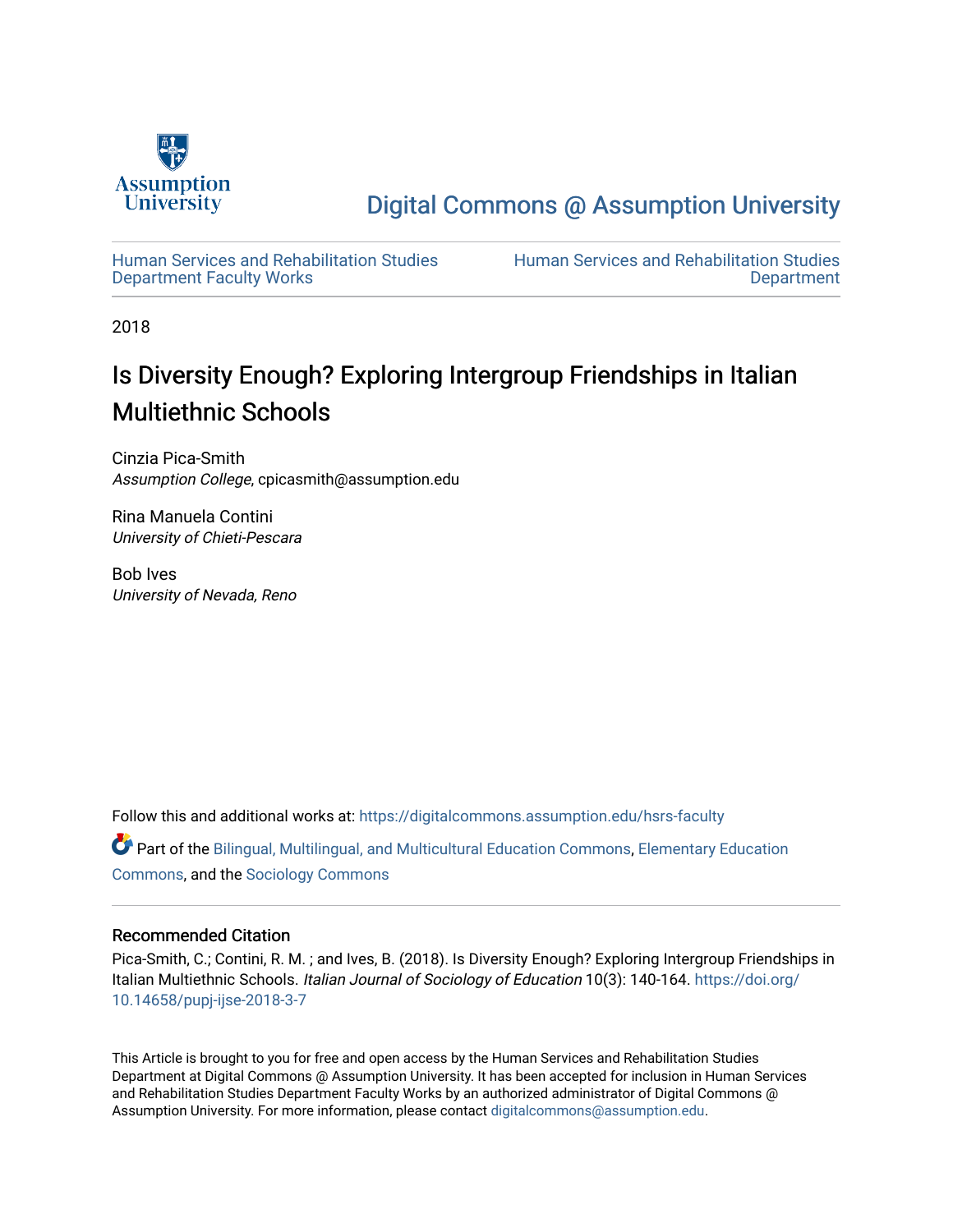# Is Diversity Enough? Exploring Intergroup Friendships in Italian Multiethnic Schools

*Cinzia Pica-Smith\*, Rina Manuela Contini\*\* and Bob Ives\*\*\**

*Abstract*: Italian schools are increasingly diverse spaces in which children of different racial and ethnic backgrounds, religious beliefs, and cultural-linguistic practices interact daily. Thus, these spaces provide fertile ground for a continuum of relational experiences from positive intergroup relationships and friendships to tensions and experiences of discrimination and marginalization. Research has demonstrated that diverse spaces can be ideal for positive intergroup contact, intergroup dialogue and the formation of intergroup friendship, which have been associated with prejudice reduction and a decrease in intergroup anxiety. Employing a theoretical framework based on intergroup contact theory (Allport, 1954) and research on intergroup friendships, (Pettigrew & Tropp, 2000; 2008; Pettigrew, Tropp, Wagner, & Christ, 2011; Lease & Blake, 2005) this article adds to a nascent interest in sociology of education research on intergroup relations and friendships in Italian multiethnic schools. A large sample (n=1314) of middle school students attending multiethnic classrooms in Southern Italy were surveyed to understand the extent of their intergroup relationships, perspectives on intergroup relations, and intergroup cooperative as well as discriminatory behaviors. Findings reveal that the majority of the children in the sample report having intergroup friendships. Native Italian children report fewer intergroup friendships while non-Italian children report higher levels of intergroup friendships. Yet, native Italian children report getting along better with peers while non-Italian students report getting along less well with peers.

*Keywords:* intergroup friendships, multiethnic classrooms, intergroup contact, middle school, southern Italy

<sup>\*</sup> Assumption College, Worcester, Massachusetts, United States. Email: pica.cinzia@gmail. com

<sup>\*\*</sup> University of Chieti-Pescara, Italy. Email: rm.contini@unich.it

<sup>\*\*\*</sup> University of Nevada, Reno, United States. Email: rives@unr.edu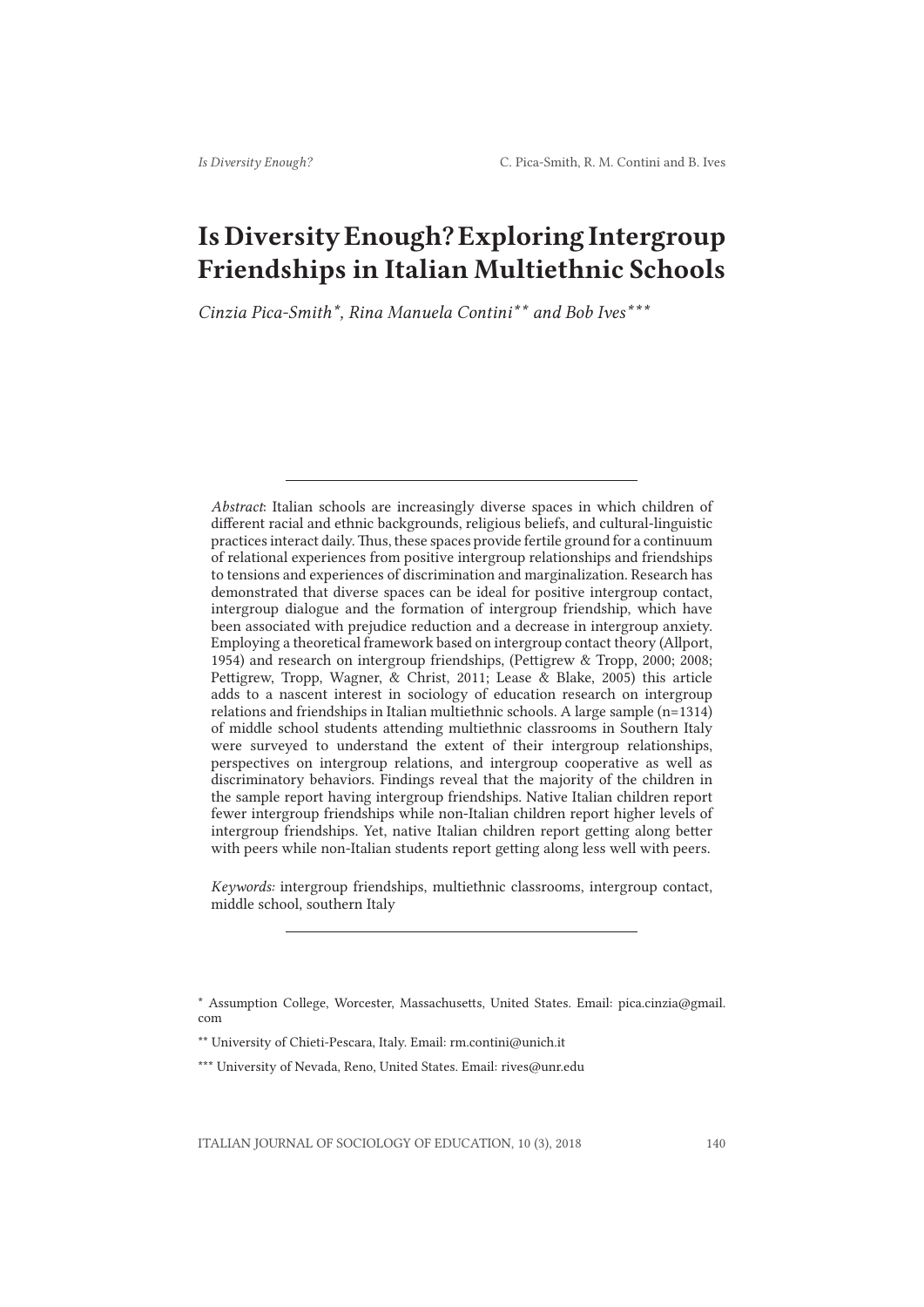### Rationale

Intergroup relations have been a prominent focus of research in social science, specifically of social psychologists. In particular, intergroup contact (Allport, 1954) and intergroup friendships have been studied for decades, and it is clear that they contribute to prejudice reduction in both children and adults (Pettigrew & Tropp, 2000; 2008; Pettigrew, Tropp, Wagner, & Christ, 2011) and cultural competence (Lease & Blake, 2005). Because of the relationship between intergroup contact, intergroup friendships and prejudice reduction, these friendships have recently become important to scholars and sociologists of education, whose focus is on increasingly ethnically, racially, religiously and culturally diverse student populations and promoting integration especially in schools with immigrant student populations. Because Italy, and in particular, Southern Italy, the site of this research project, is a relatively new and impactful context of international migration and its schools are currently transforming into multi-ethnic institutions, intergroup friendships, the focus of our study, are of particular importance to both scholars and educators alike who wish to support these important bonds and the associated prejudice reduction they promote between youth within a politically-charged context of migration within a sociopolitical climate of anti-immigrant, xenophobic, and racist political rhetoric that can be threatening to new students and their families moving there.

# Intergroup Friendships: Key Questions for the Empirical Study

Friendships are the contexts in which children develop social skills, learn to interact, work, and collaborate with others; they are primary sites of identity (Dunn, 2004), and schools are the primary social spaces in which children form these important bonds (Turner & Cameron, 2016). Hence, diverse, multicultural schools are potential sites of intergroup (interethnic, intercultural, interreligious) friendships, which have been linked to myriad developmental benefits for children and adolescents (Abbott & Cameron, 2014; Davies et al., 2011; Turner *et al.*, 2013). These friendships are relationships within which children learn about each other's similarities and differences across culture and context (Pica-Smith, 2009; see Pica-Smith, 2011; Pica-Smith & Poynton, 2014; Zirkel, 2008 for review).

In fact, psychological, sociological, and educational research on intergroup friendships highlights the benefit of these relationships in many domains. Most notably, in regards to intergroup friendships and the goals of equitable education, the relationship between intergroup friendships and a reduction in prejudice is irrefutable (Aboud & Sankar, 2007; Pettigrew & Tropp, 2000; 2008; Pettigrew *et al.*, 2011). Furthermore, these relationships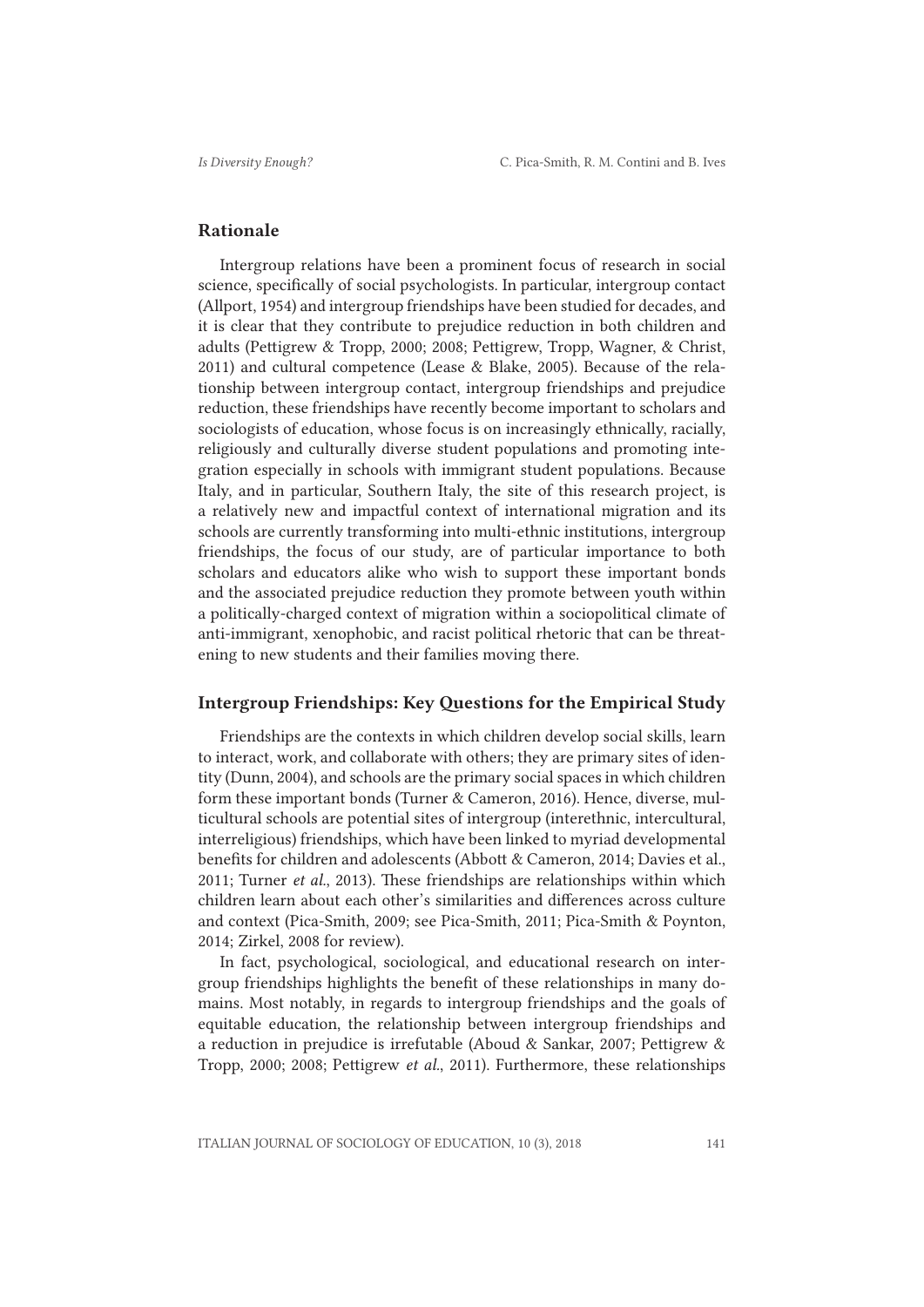support social skills (Abbot & Cameron, 2014; Kawabata & Crick, 2008; Lease & Blake, 2005), cultural competence (Lease & Blake, 2005) defined by Scales and Leffert (2004) as a developmental asset demonstrated when youth exhibit "knowledge and comfort with people of different cultural/racial/ethnic backgrounds" (p. 174). Moreover, these relationships facilitate social emotional competence (Fletcher, Rollins, & Nickerson, 2004; Graham, Munniksma, & Juvonen, 2014; Turner *et al.*, 2007), positive racial attitudes (Aboud & Levy, 2000; Aboud, Mendelson, & Purdy, 2003; Feddes, Noack, & Rutland, 2009; Turner *et al*., 2013), and positive intergroup contact (Turner & Cameron, 2016).

While these friendships are important, research on intergroup friendship conducted through the last four decades has consistently found that children and adolescents have significantly fewer intergroup friendships than intragroup friendships (Aboud, Mendelson & Purdy, 2003; Aboud & Sankar, 2007; Braha & Rutter, 1980; Graham & Cohen, 1997; Graham *et al*., 1998; Hallinan & Smith, 1985; Hallinan & Teixeira, 1987; Harell, 2015; Joyner & Kao, 2000; Killen *et al.,* 2010; Singleton & Asher, 1979; Wilson, Rodkin, & Ryan, 2014). Researchers have documented intragroup preferences beginning in early childhood (Ladd, 1990; Fishbein, 1996; Fishbein & Imai, 1993; Rutland *et al.*, 2005) and have noted that intragroup friendships increase while intergroup friendships decrease as children develop (Aboud, Mendelson & Purdy 2003; Graham & Cohen, 1997; Graham *et al.*, 1998; McGill, Way, & Hughes, 2012; Singleton & Asher, 1979). Children with intergroup friendships rated these as lower in quality than intragroup friendships (Aboud *et al.*, 2003) and children rarely rate these relationships as "best friendships" (Reynolds, 2007) unless the friendships last through the initial formation and maintenance phase (Bagci *et al*., 2014).

In interracial friendships research conducted in the U.S., white children demonstrate less positive perceptions of interracial friendships (Margie, Killen, Sinno, & McGlothlin, 2005; McGlothlin & Killen, 2006; Pica-Smith, 2011) and their in-group preferences are linked to racial prejudice (Cameron, Alvarez, Ruble, & Fuligni, 2001). In Canada (Schneider, Dixon, and Udvari, 2007), the United States, (Bellmore et al., 2007; Kao & Joyner, 2004) and Europe (Verkuyten, 2001), white and/or dominant children have fewer intergroup friendships than children of color or minoritized children (for review, see Jugert & Feddes, 2017). Therefore, while important these relationships are not prevalent even in multiethnic contexts.

As an increasingly multiethnic society, Italy represents an important area of study as immigration is a relatively new phenomenon rapidly changing the institution of schooling and its student population. Recognizing the importance of intergroup relationships on both Italian and immigrant youth, Barbagli and Schmoll (2011) and Colombo and Santagati (2014) set out to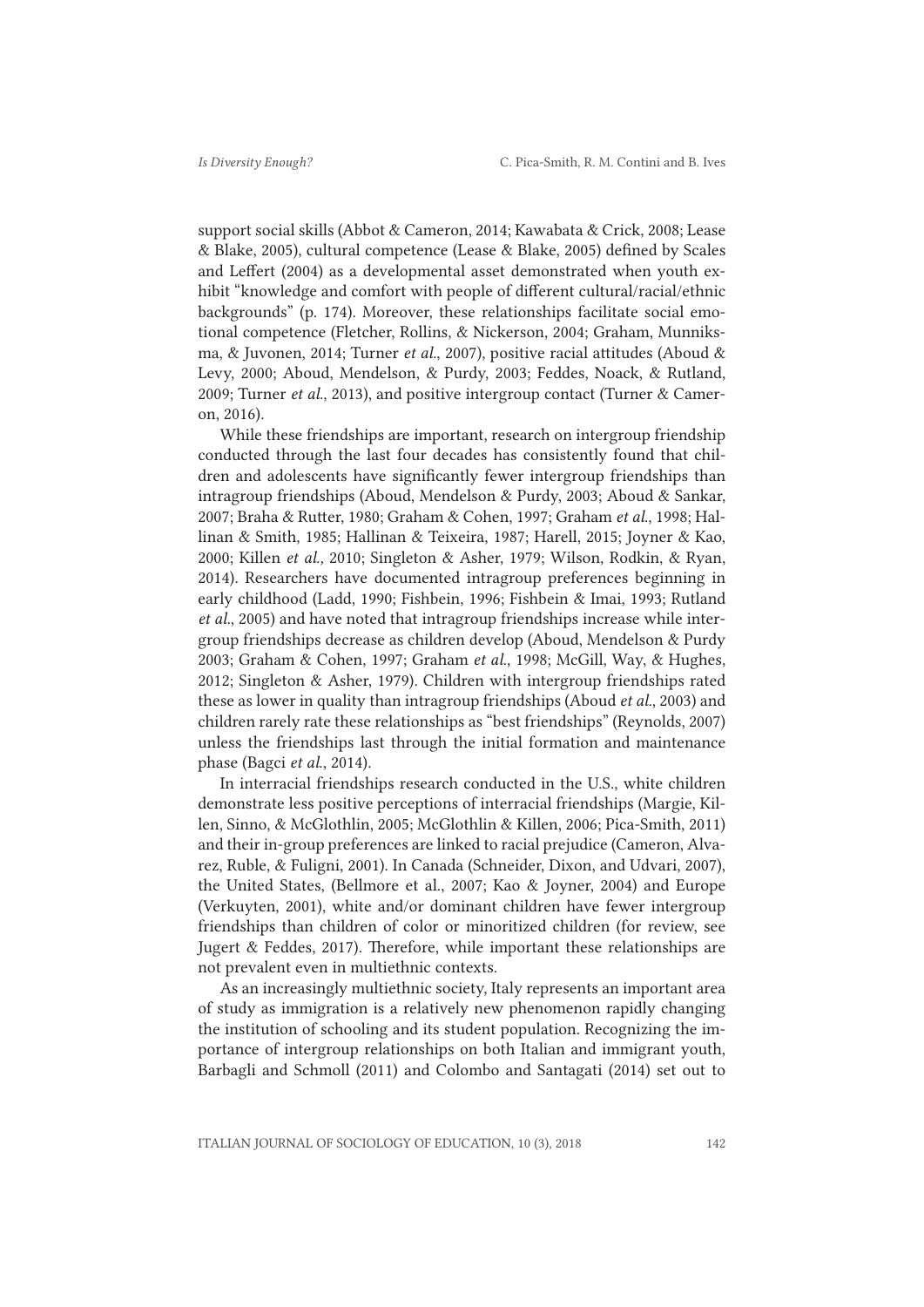map the landscape of intergroup relationships in Northern Italian schools. Summarizing their extensive studies is beyond the scope of this article. However, findings related to intergroup friendships are worth noting. Congruent with the literature cited above, they found that native Italian youth reported fewer intergroup friendships than non-Italian/immigrant children. Yet, in Colombo and Santagati's (2014) study even though non-Italian/immigrant youth demonstrated an increased willingness and participation in intergroup friendships in school, these friendships rarely extended outside of the school context. In addition, the authors found differences in friendship engagement level by status related to length of time in the country as well as by school history in that when students had begun their schooling outside of Italy they were less likely to engage in relationships compared to both Italian students as well as with second generation immigrants (non-Italians). In other words, their friendship networks were restricted and their schooling integration was impacted. Colombo and Santagati (2014) also found a difference by gender with girls expressing more openness related to interethnic friendships than boys. The findings related to Italian/dominant children having fewer intergroup friendships than non-Italian/non-dominant children are not entirely surprising in light of the international literature and in the context of previous Italian empirical studies on youth's social representation of "the immigrant." In a qualitative study with adolescents, Bergamaschi (2010) found that Italian dominant youth, defined as those who are "privileged" numerically, economically, politically compared to the minority group and who have no experience with immigration, perceive understand and make meaning of "immigrant" "on the same wavelength as their respective national messages" (p. 179), which is a noteworthy finding in the context of the current negative political anti-immigration rhetoric leading to youth being influenced by racist and prejudiced notions of "the other." It is, therefore, not surprising that intergroup friendship are less prevalent, not only in Italy, but in many international contexts.

In another study conducted in Norther Italy investigating children's perceptions of interracial friendships employing a picture test technique during which children were shown either photographs of interracial or intraracial friendship dyads to rate, Italian children (children of the dominant group) preferred intragroup friendships to intergroup friendships while non-Italian children of African descent (children of the non-dominant group) favored intergroup friendships (Pica-Smith *et al.*, 2017). This finding is congruent with previous research cited above in which a child's racial/ethnic identity is a significant factor in perceptions of interracial friendship (Margie, Killen, Sinno, & McGlothlin, 2005; McGlothlin & Killen, 2006; Pica-Smith, 2011).

The present study was designed to add to our understanding of the phenomenon of intergroup relationships and friendships in multiethnic schools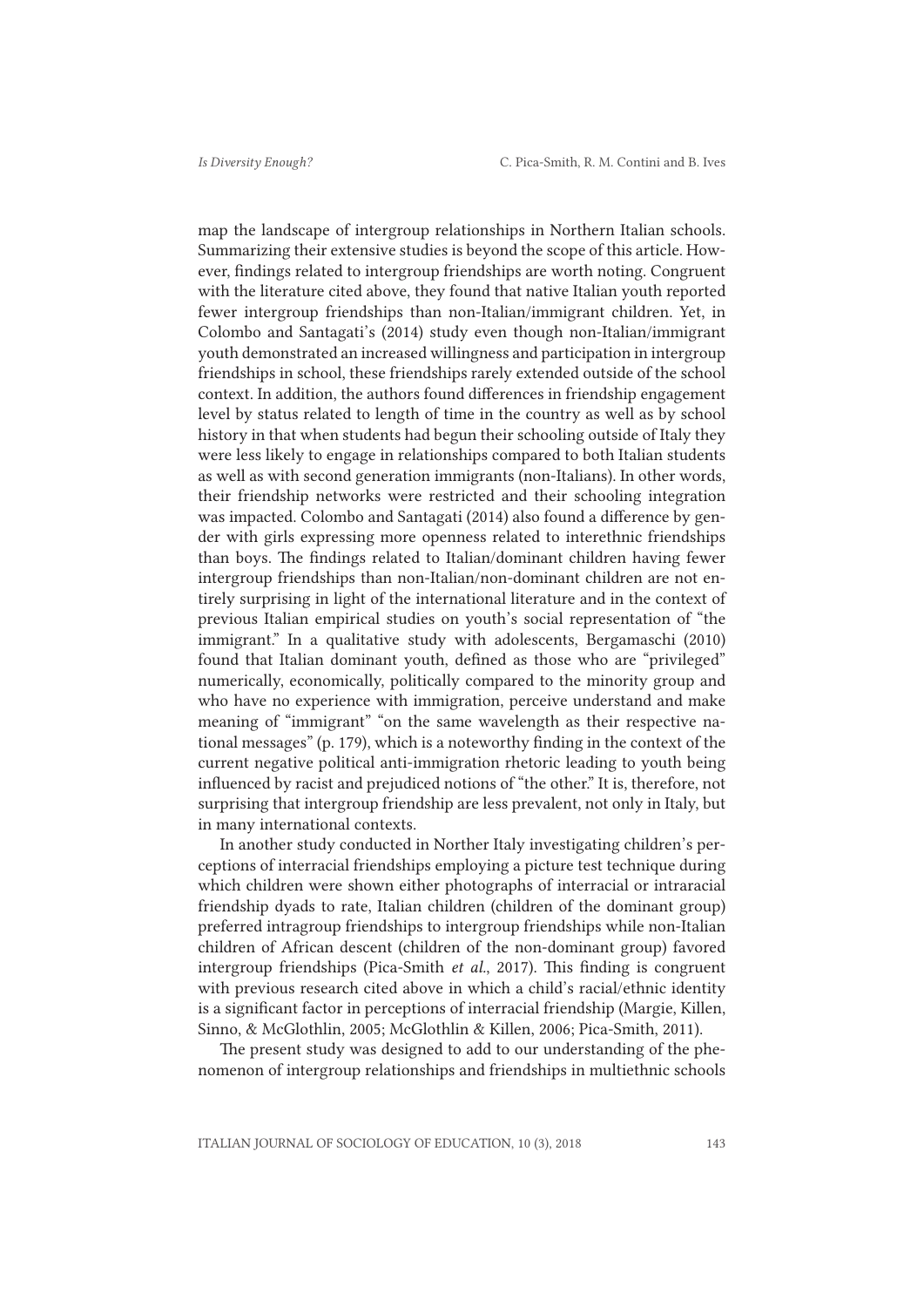by expanding our focus to Southern Italy as this is a region where the phenomenon of immigration is currently changing the institution of schooling. The following research questions guided our process:

- 1. To what extent do Italian students' relationships with peers, inside and outside of the school context, differ from those of non-Italian students in terms of intergroup contact and friendship? And which are the main explaining factors (both demographic-social-economic and personal-cultural)?
- 2. For non-Italian students, does the time of arrival in Italy as well as the geographic area of origin predict intergroup friendships?
- 3. Is there a relationship between in-school cooperative behavior of Italian and non-Italian students and intergroup friendships? Does the relationship between intergroup friendship and cooperative behavior with classmates vary on the basis of the student's origin (native/non-native and country of origin)? And which are the main explaining factors (both demographic-social-economic and personal-cultural)?
- 4. Do Italian and non-Italian student perceive discrimination happening inside and outside of the school? Does the perception of discrimination vary between groups? And is the perception of discrimination a factor impacting decreased intergroup friendships?

These research questions were informed by the literature on intergroup friendships (extensively reviewed and cited above). The variables we chose to focus on were informed on the literature on how gender impacts the experiences of integration of pre-adolescent and adolescent immigrants (Barbagli, 2006; Besozzi, 2003; Giovannini, 2006; Contini, 2012) as well as the literature on the impact of time spent in a host country and its impact on integration (Ambrosini, Molina 2004; Barbagli, 2006; Dalla Zuanna, Farina, & Strozza, 2009; Contini, 2013; 2014; Colombo & Santagati, 2014; 2017). We excluded parent work history as the majority of our sample (over 96%) had at least one working parent, but because socio-economic resources impact relational integration into the classroom and linguistic practices, which have been shown to influence horizontal amicable relations (Colombo & Santagati, 2014), we studied the effect of parental education on intergroup friendship. We also examined the role of Italian language proficiency among non-Italians on intergroup friendships as this relationship is well established in the literature (Barbagli & Schmoll, 2011; Colombo & Santagati, 2014).

## Methods and Dataset

This paper reports findings related to Italian and non-Italian students (N=1314) attending 16 schools in the Abruzzo region of Central-Southern Italy during 2009 (Contini, 2012). In Abruzzo, foreign students account for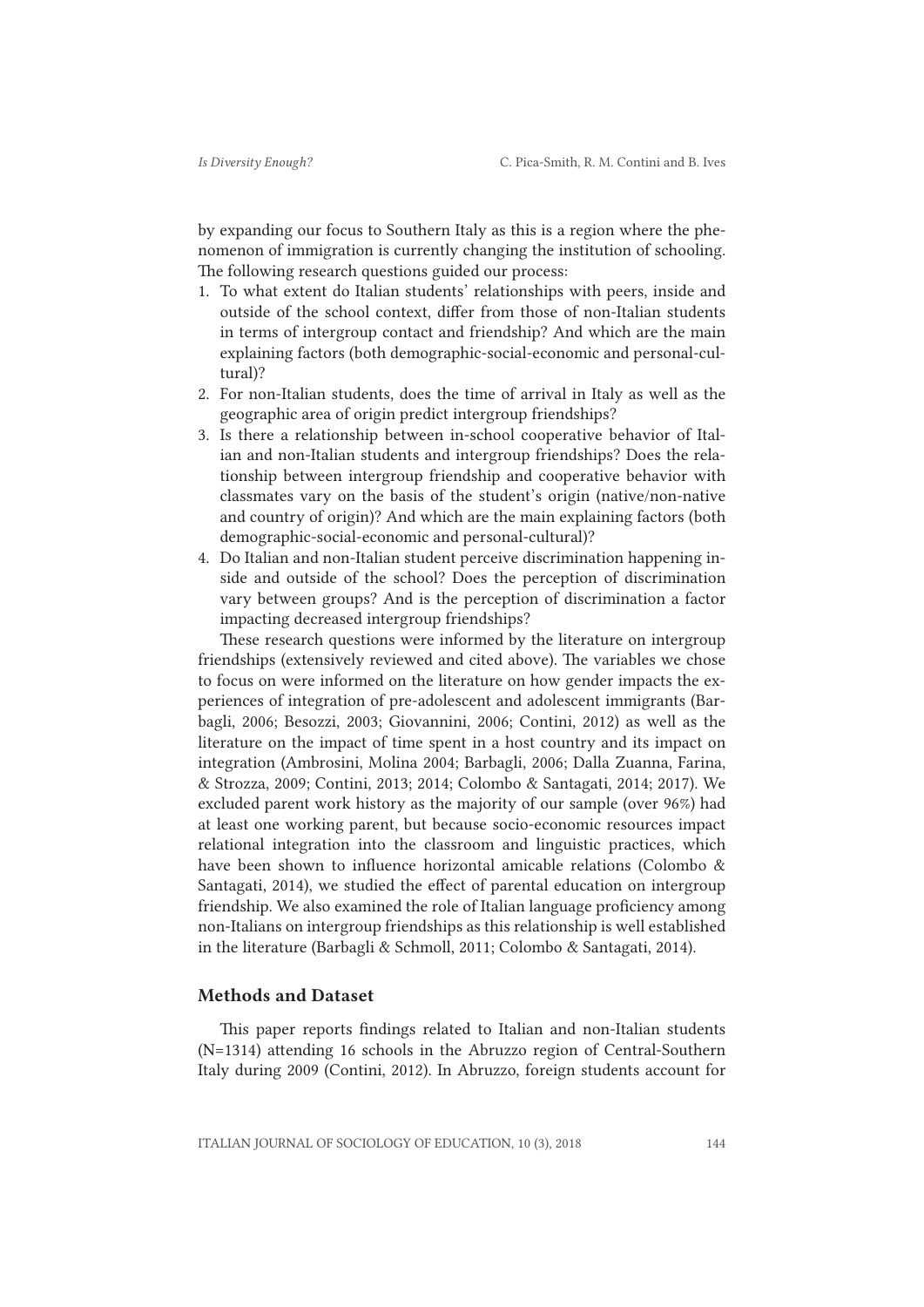over 7.2% of the student population (3.8% are born in Italy while 3.4% are born outside of Italy). The highest number of immigrant children enrolled in schools are in the provinces of Aquila (9.7%), followed by Teramo (8.8%), the province of Pescara (6.0%), and the province of Chieti (5.1%) (Ismu-Miur, 20167). Using Istat (2008) statistics, municipalities with the highest number of foreign residents, within these provinces, were identified and a short demographic questionnaire was sent to each middle school in these municipalities asking for the number of Italian and foreign students in the school. Based on these data, schools with the highest percentage of foreign students were identified for the study. In the end, nine schools in the province of Teramo and seven schools in the province of Pescara were chosen. It is important to note that while there was a higher percentage of foreign-born students in some of the schools in the province of Aquila, because of a significant earthquake during April 2009, it was impossible for research to be conducted in this area. Equally important to note is that each of the four provinces in the region with the highest number immigrant populations in reflect the national trends that see the largest presence of Romanians (25.4%), followed by Albanians (22.5%), Moroccan (10.9%), and Chinese (5.3%) (Fondazione Ismu, 2017).

Within each of these provinces in the region, both large urban middle schools as well as small schools on the periphery of urban centers were sampled. The sampling technique for the schools chosen was not a randomized sample. However, the sample attempted to capture larger and smaller-sized middle schools in large, medium-sized, and small cities as well as schools on the periphery of cities in order to provide some generalizability. Hence, while each region in Italy is different in relation to immigrant settlement and Italian/non-Italian school and class composition, this sample attempts to provide a varied picture of these demographics.

### *Sample*

Of the total sample, 881 children were Italian (67% of the sample), 317 were non-Italian citizens (24.1% of the sample), and 116 were children with one Italian and one foreign parent (8.8%). The high percentage of non-Italian (24.1%) and children with one foreign born parent (8.8%) are not representative of regional demographic trends. Rather, researchers oversampled foreign-born students in order to have the capacity to carry out more robust analyses. Of the total 1314 sample, 575 (43.8%) youth were in their second year of middle school and 739 (56.2%) youth were in the third year of middle school. The overall sample consisted of 633 girls (48.7%) and 668 boys (51.3%). About 51% of the non-Italian students were of Eastern European provenance, 11.8% came from African countries and 20.9 % from China. 16.3% of the non-Italian sample self-identified as "other."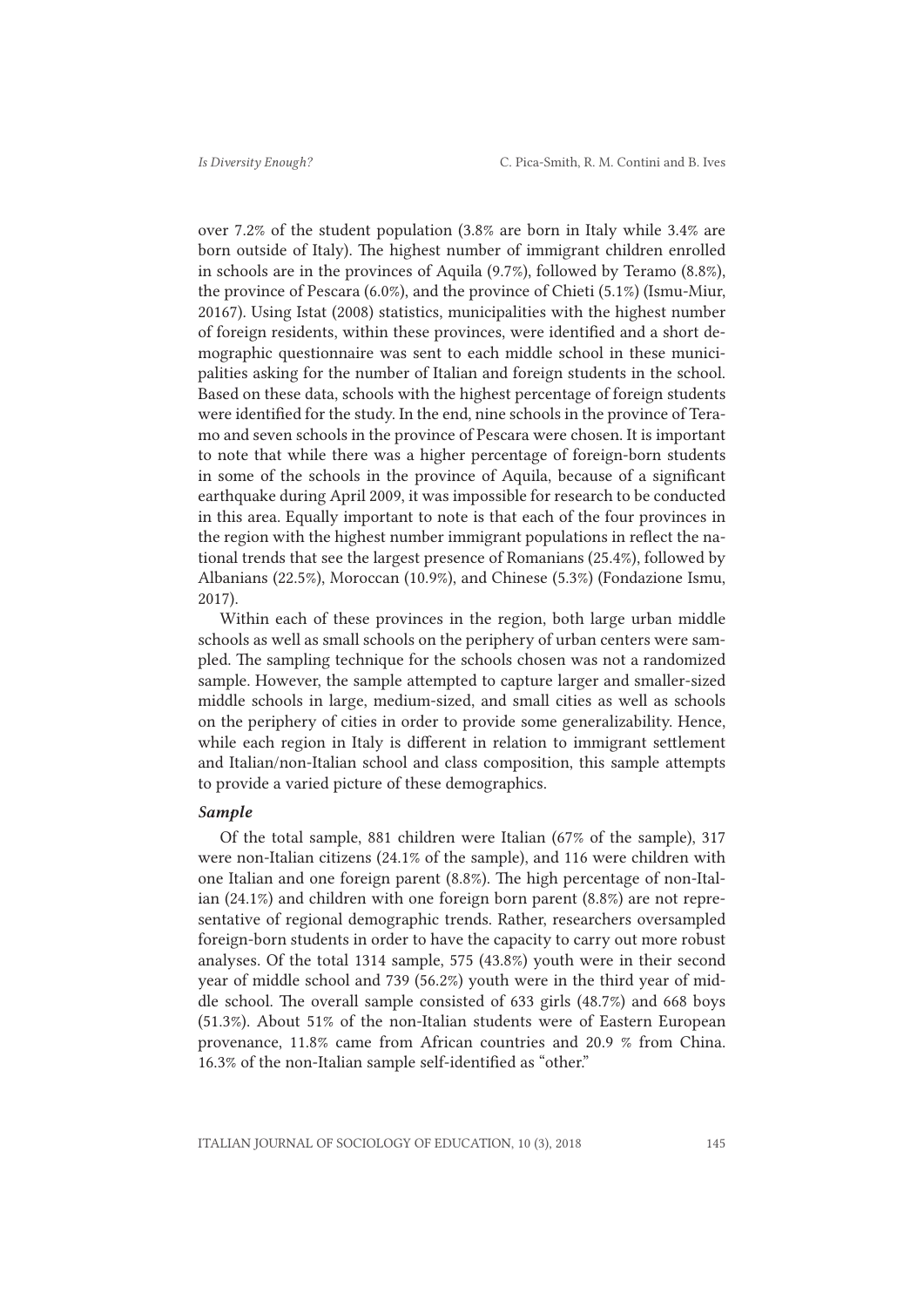|                                       | Male        |      | Female |      | <b>Total</b> |       |
|---------------------------------------|-------------|------|--------|------|--------------|-------|
| <b>Nationality</b>                    | $\mathbf n$ | %    | n      | %    | N            | %     |
| Italian                               | 450         | 51,7 | 421    | 48,3 | 871          | 100,0 |
| Non-Italian                           | 165         | 52,5 | 149    | 47,5 | 314          | 100,0 |
| Non-Italian (with one Italian parent) | 53          | 45,7 | 63     | 54,3 | 116          | 100,0 |
| Total                                 | 668         | 51,3 | 633    | 48,7 | 1301         | 100,0 |
| Total = $1301$ , missing 13           |             |      |        |      |              |       |

Table 1: Demographics of participants.

Demographic data were collected about parents' education level as well as occupation. Among Italian children, 11.4% did not know/did not answer the question what level of education their parents achieved, 26.1% of their parents completed compulsory education only, 44.6% completed secondary school, 17, 9% completed a university degree. Among non-Italian children, 24% did not know/did not answer the question what level of education their parents achieved, 28.7% completed compulsory education only, 28.7 completed secondary school, 18.6% completed a university degree.

Overall, 96.1% of the overall sample of children reported that their father is employed and 63.7% of the overall sample of children reported their mother is also employed. Of the non-Italian students 95.3% reported their father was employed while Italians reported 96.6% of their fathers were employed. Of the non-Italian students, 57.6% of their mothers were employed, while Italian mothers were employed at a rate of 66.4%.

#### *Measure*

The study surveyed these 1314 students through the use of a 63-item questionnaire. Standard demographic questions surveyed variables such as age, gender, nationality, ethnic identity, citizenship status, country of origin, years in Italy, parental education level, parental occupation, languages spoken in the home. Overall, the students were asked about their real-life experiences with intergroup friendships in their multiethnic classrooms. Questions answered included whether children had friendships outside of their own ethnic group, whether children engaged in friendly behaviors such as sharing and intimate communication, whether these in-school friendships extended outside of school, and whether and how children perceived discrimination in the classroom towards immigrant children.

Questions covered a variety of topics related to youth's adjustment and wellbeing in school. Questions pertaining to this study on intergroup friendship included 18 questions to ascertain whether young people had intergroup friendships as well as the behaviors demonstrated towards classmates and friends. For example, one question asked students to identify whether their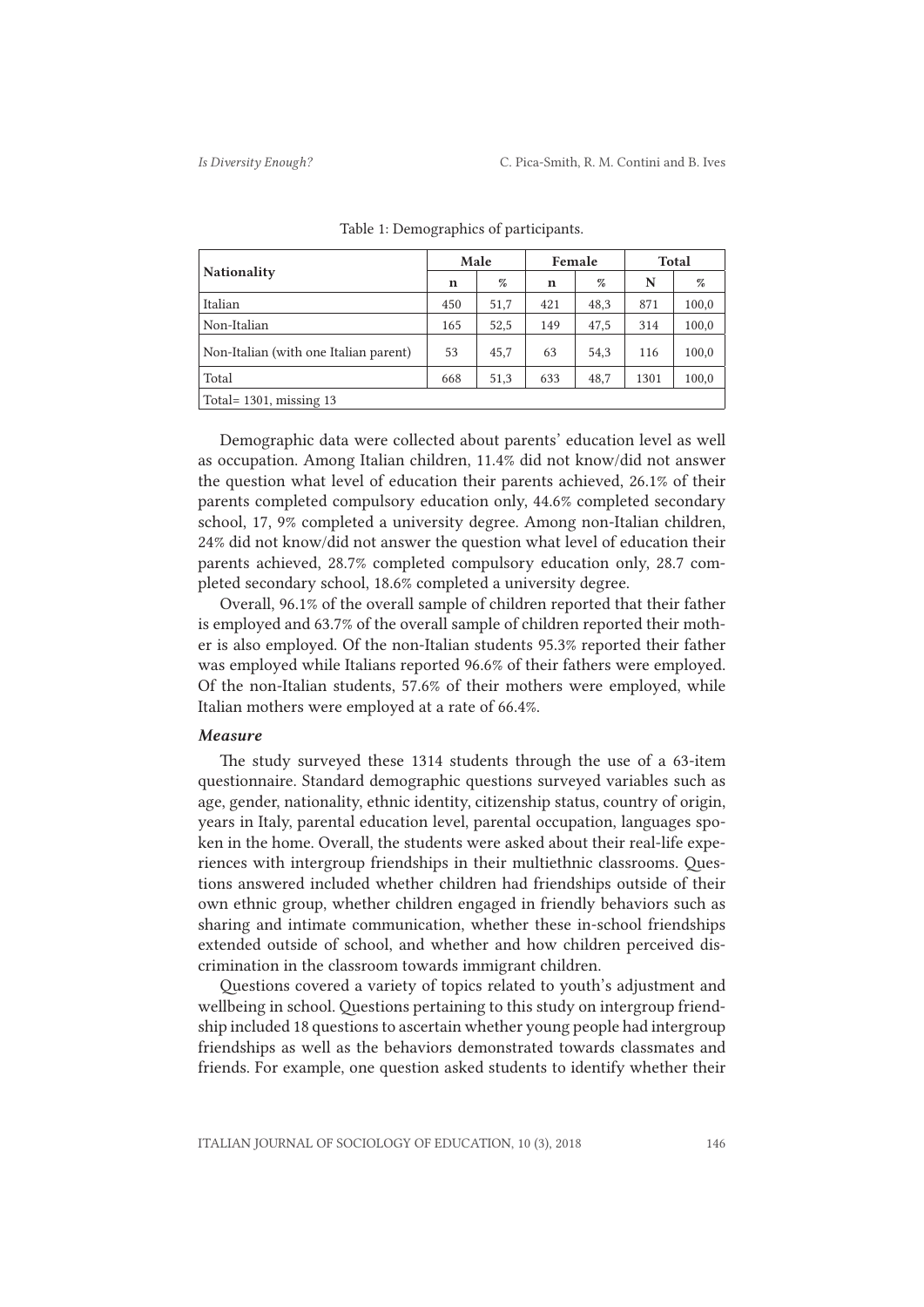friends were Italian, non-Italian, or both Italian and non-Italian. Another question asked students whether the friends they frequent outside of school contexts are primarily of the same or different nationality. Survey questions also assessed quality of youth's relationships in school by assessing young people's friendly behaviors such as sharing, with questions such as "Do you find yourself sharing/borrowing CDs, DVDs, videogames, beauty products, posters of athletes or artists with your classmates?" and perceptions of discrimination and presence of discriminatory behavior in the youths' classes with questions such as " In the group(s) you frequent are there youth who are teased or isolated/marginalized?" (Contini, 2012).

#### *Procedure*

The survey measure was piloted twice. The first iteration was administered in one school to assess quality of questions, students' comprehension of questions, and appropriate time allocation for the measure. The measure was adjusted and a second iteration was piloted. Finally, the measure was finalized for use with the large sample.

The survey was administered anonymously. The researcher entered each classroom and provided information and instruction prior to administration of survey. The majority of the 1314 students who completed the survey did so independently using paper and pen after hearing the instruction by the researcher and having opportunities to ask questions about the measure. For non-Italian youth (especially new immigrant youth) participating in the study, the researcher consulted with the classroom teacher to assess the youth's language capacity. Youth who would not have been able to complete the survey independently were offered language assistance through a cultural-linguistic counselor. In the case where a student needed such assistance the counselor explained questions and assisted the student in recording her/ his response as necessary. Students had 1.5 hours of time to complete the survey.

### *Variables*

Responses to the items in the survey were coded into a spreadsheet for statistical analyses. All of the variables used in the statistical analyses were based on participant responses to items in the survey.

Origin: One survey item asked participants whether or not they were born in Italy. This item was coded as a dichotomous variable in the spreadsheet  $(0 = not born in Italy, 1 = born in Italy).$ 

Intergroup Friendships: One survey item asked participants whether or not they had friends outside of their own nationality/citizenship. This item was coded as a dichotomous variable in the spreadsheet (0 = no intergroup friends, 1 = intergroup friends).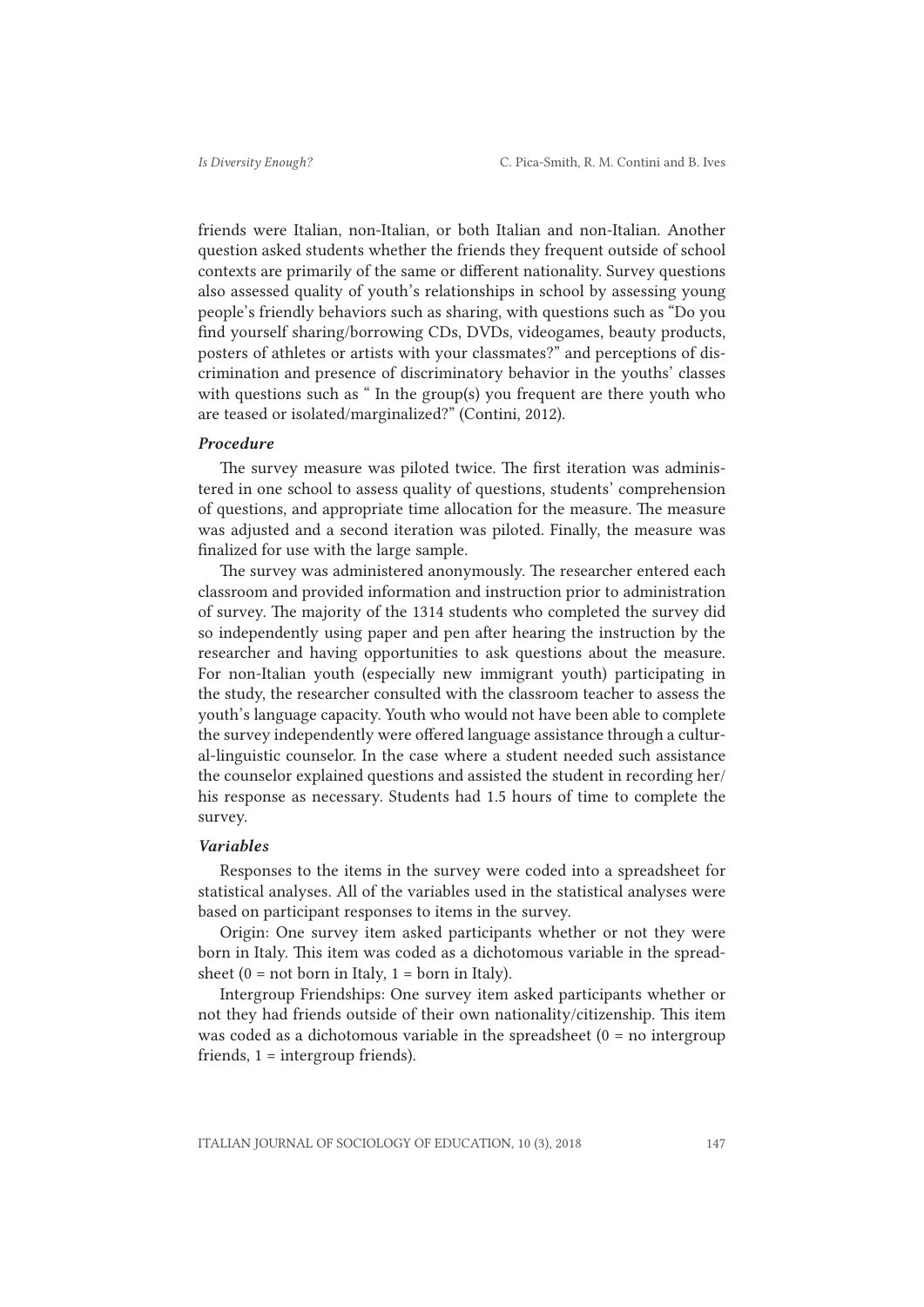School History: The school history factor is based on a single item asking if students have received their education exclusively in Italian schools or not. This item was coded as a dichotomous variable in the spreadsheet  $(0 =$ not exclusively in Italy, 1 = exclusively in Italy). As expected, this factor was very unbalanced among the Italian students, with very few reporting any schooling outside of Italy, and also among the non-Italian students, where very few reported having all of their schooling within Italy.

Italian Proficiency: Four items in the survey asked about Italian language proficiency. Each asked for responses on a three-point Likert scale ranging from *Little* to *Very Well*, with one item each asking about proficiency in understanding, speaking, reading and writing  $(1 =$  Little,  $3 =$  Very Well). For example, one of the items asked, "Do you read Italian?" Responses from these four items were summed to create our factor for Italian language proficiency. Italian language proficiency data were only collected for non-Italian students. The sum was treated as a continuous variable.

Father's Education: Father's education was coded based on responses to an item asking students about the highest level of education completed by the father of the student. Students chose from four options: No School, Primary School, Secondary School, and College Education. The options were coded as 1, 2, 3, and 4 respectively so that higher codes reflected higher levels of education.

Years in Italy: We calculated a new variable to indicate how many years students had been in Italy by using an item indicating the year they were born, an item indicating their age when they came to Italy, and the year the data were collected. The difference between the year data were collected and the year data were collected yielded their age at the time data were collected. This age, minus their age when they arrived in Italy produced the number of years they have been in Italy. Years in Italy was treated as a continuous variable.

Get Along: One item on the survey asked how well students got along with their classmates. Responses were recorded on a five-point Likert scale. Responses were coded from 1-5 (1 = I don't well at all,  $5 = I$  get along very well). Get Along was treated as a continuous variable.

Geographic Area: We created a variable based on the country of origin of each student. These countries were divided into six geographic areas – Africa, Asia, Eastern Europe, Central and South America, Western Europe (excluding Italy), and Italy – and used to create a categorical variable to identify six geographical areas.

Cooperative: Eight items in the instrument asked how often students engaged in a variety of cooperative behaviors in class. For example, one item asked, "In class, you help others or are helped by your classmates with academic tasks." Another item in this group asked, "Do you engage in sharing of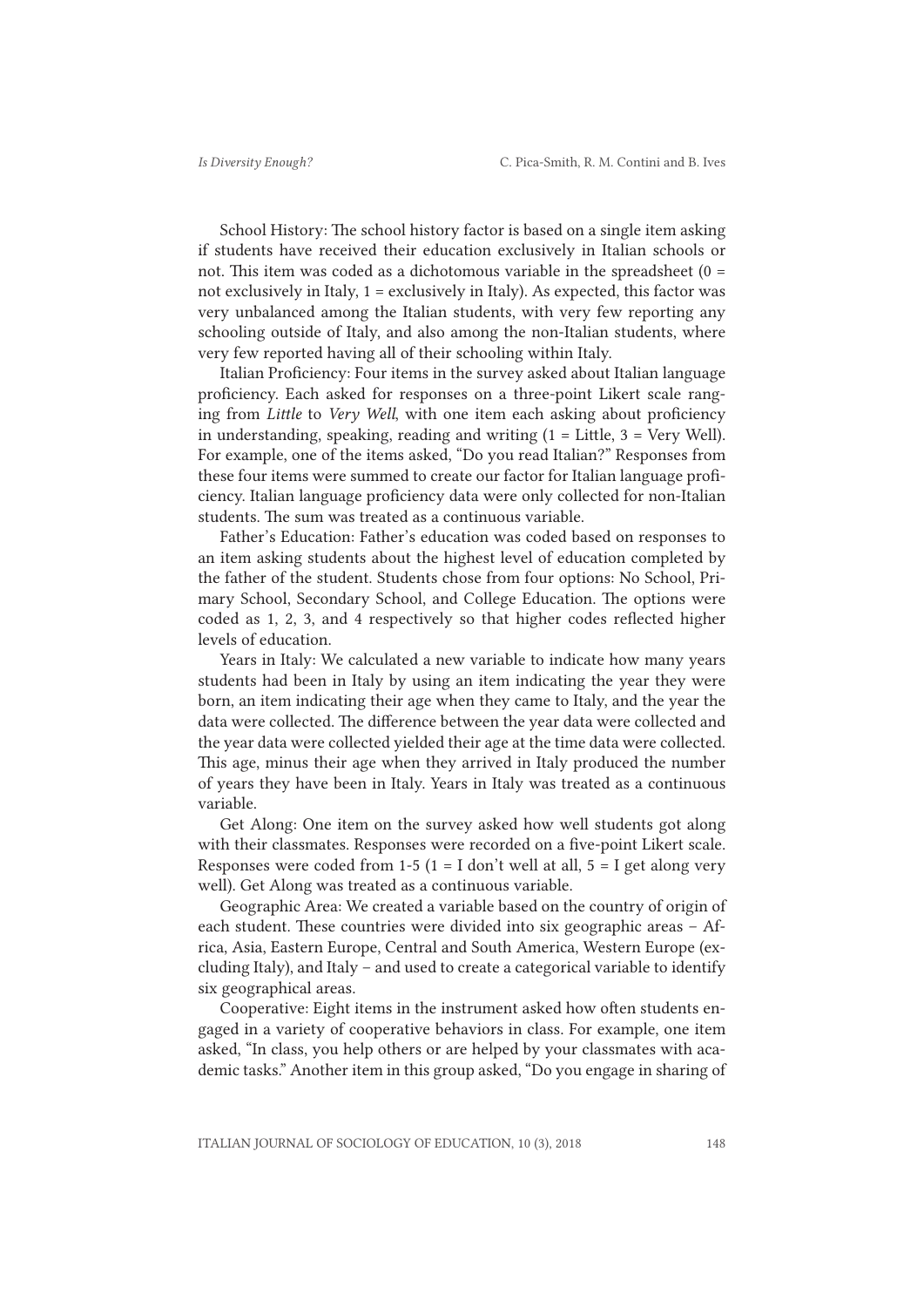CDs, DVDs, video-games, beauty products, posters/objects related to sport figures and entertainers with your classmates?" We used these items to create a new variable called Cooperative, which was a sum of responses to the eight items on the survey. Each of the eight responses was based on a threepoint Likert scale: Often, Sometimes, Never. Responses to positive behaviors, such as helping others in class, were scored as 3, 2, and 1, respectively. The scores were reversed for negative behaviors, such as being involved in fights. These sums were treated as a continuous variable.

Recommended Treatment of non-Italians: The students were given a forced choice between non-Italian students being a reason to 1) attend to them and provide help, 2) keep them at a distance or treat them badly, or 3) be indifferent. These responses were coded as a categorical variable.

Teacher Treatment of non-Italians: One item in the survey asked all students to report their views of how teachers interacted with non-Italian students. This was a forced choice item for which students chose between three options: teacher dedicated most of their time to non-Italian students, treated non-Italian students more negatively, or treated Italian and non-Italian students the same. These responses were coded as a categorical variable.

Gender: One item on the survey asked students to report their gender. Responses were coded dichotomously (Male = 0, Female = 1).

#### *Statistical Analyses*

Four different statistical tests were used for analyses. Pearson correlations were used to test the strength of relationships between pairs of variables that were considered continuous. Analyses of variance (ANOVA) were used to test the differences between means when outcome variables were continuous but predictor variables were dichotomous or categorical. Pearson chi-square was used to tests differences in patterns of responses for two or more variables that were either dichotomous or categorical. Linear regression was used to test how much variance in a continuous outcome variable is explained by each of multiple predictor variables, include moderating variables.

Descriptions of the statistical analyses are organized here by research question.

1. *To what extent do Italian students' relationships with peers, inside and outside of the school context, differ from those of non-Italian students in terms of intergroup contact and friendship? And which are the main explaining factors (both demographic-social-economic and personal-cultural)?*

The data allowed us to explore this question in several ways. First, we investigated whether Italian students were more, or less, likely to have friends outside of their own nationality/citizenship, compared to non-Italian stu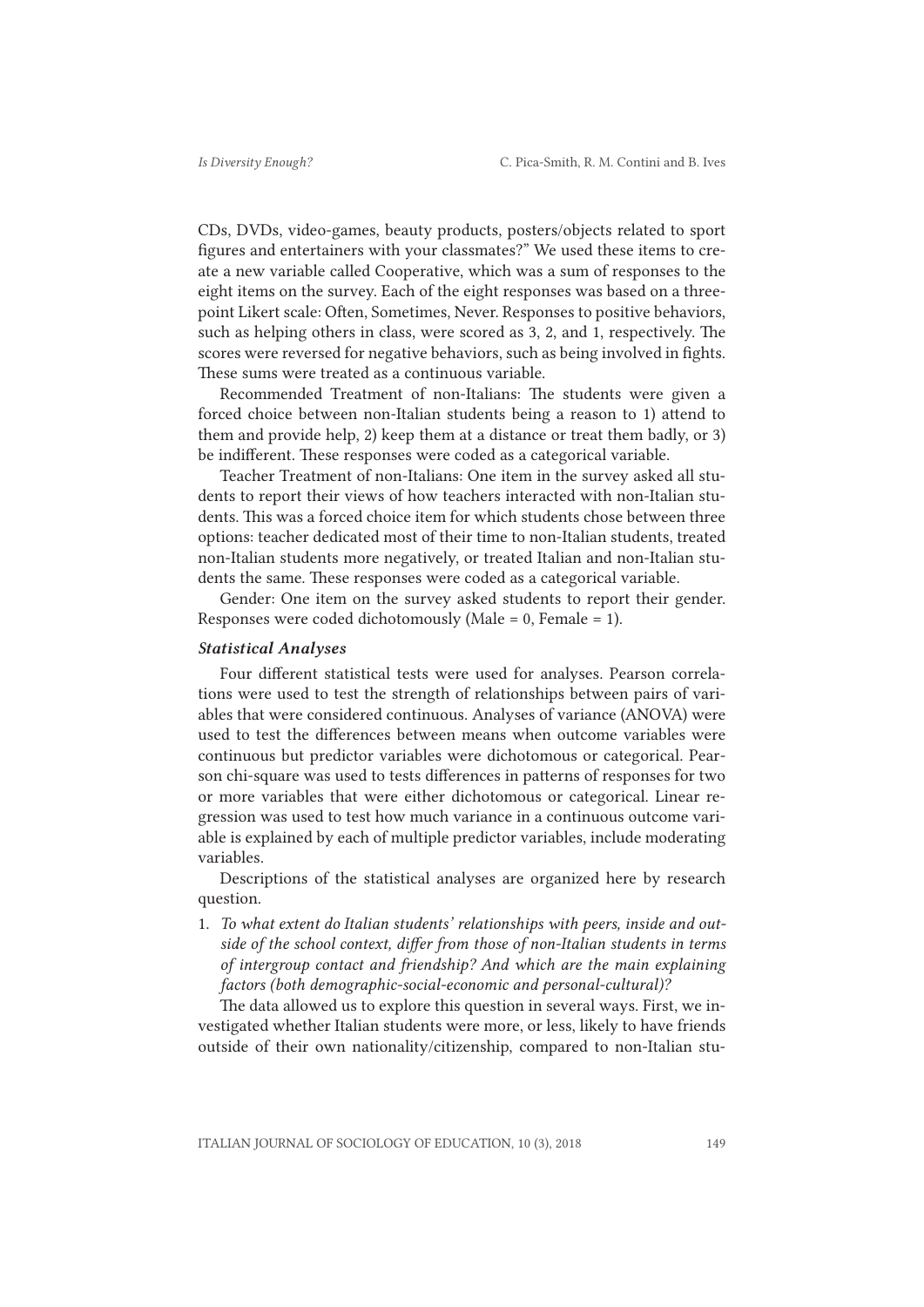dents. We addressed this question using a Pearson Chi-Square statistic to analyze the results from these two dichotomous items.

Next, we considered four factors that might explain this difference: school history, Italian language proficiency, parental education, and gender. Using these four factors, as applicable, we ran separate linear regressions for Italian and non-Italian students, respectively, to determine how well these factors predicted whether or not students had friends outside of their own nationality/citizenship group. For the non-Italian students, Italian language proficiency, school history, father's education, and gender were used to predict intergroup friendships. For the Italian students, school history, father's education, and gender were used to predict intergroup friendships.

2. *For non-Italian students, does the time of arrival in Italy as well as the geographic area of origin predict intergroup friendships?*

First, we ran a one-way ANOVA to determine if the mean number of years in Italy was significantly different for students with intergroup friendships compared to those without intergroup friendships.

Second, we investigated whether non-Italian students who have been in Italy longer, get along better with their classmates than those who have been in the country for less time. To address this question, we ran a two-tailed Pearson correlation between the variable for how well students got along with their classmates with the variable we created to indicate how many years non-Italian students had been in Italy.

Third, we ran a chi-square test to determine if the pattern of having intergroup friendships varied across different geographic areas of origin.

Fourth, these geographical area groups were also compared for mean scores on the cooperative behavior variable using an omnibus ANOVA test and follow-up pairwise Tukey tests.

3. *Is there a relationship between in-school cooperative behavior of Italian and non-Italian students and intergroup friendships? Does the relationship between intergroup friendship and cooperative behavior with classmates vary on the basis of the student's origin (native/non-native and country of origin)? And which are the main explaining factors (both demographic-social-economic and personal-cultural)?*

First, we used a two-way ANOVA to determine the extent to which the means for cooperative behavior scores is predicted by gender, Italian birth, and the interaction between these two variables.

Next we tested whether students who have friends outside of their nationality/citizenship were more likely to engage in cooperative behaviors with other students. We ran separate one-way ANOVAs on the Italian students and non-Italian students to determine whether students with friends outside of their own nationality/citizenship had a higher mean for cooper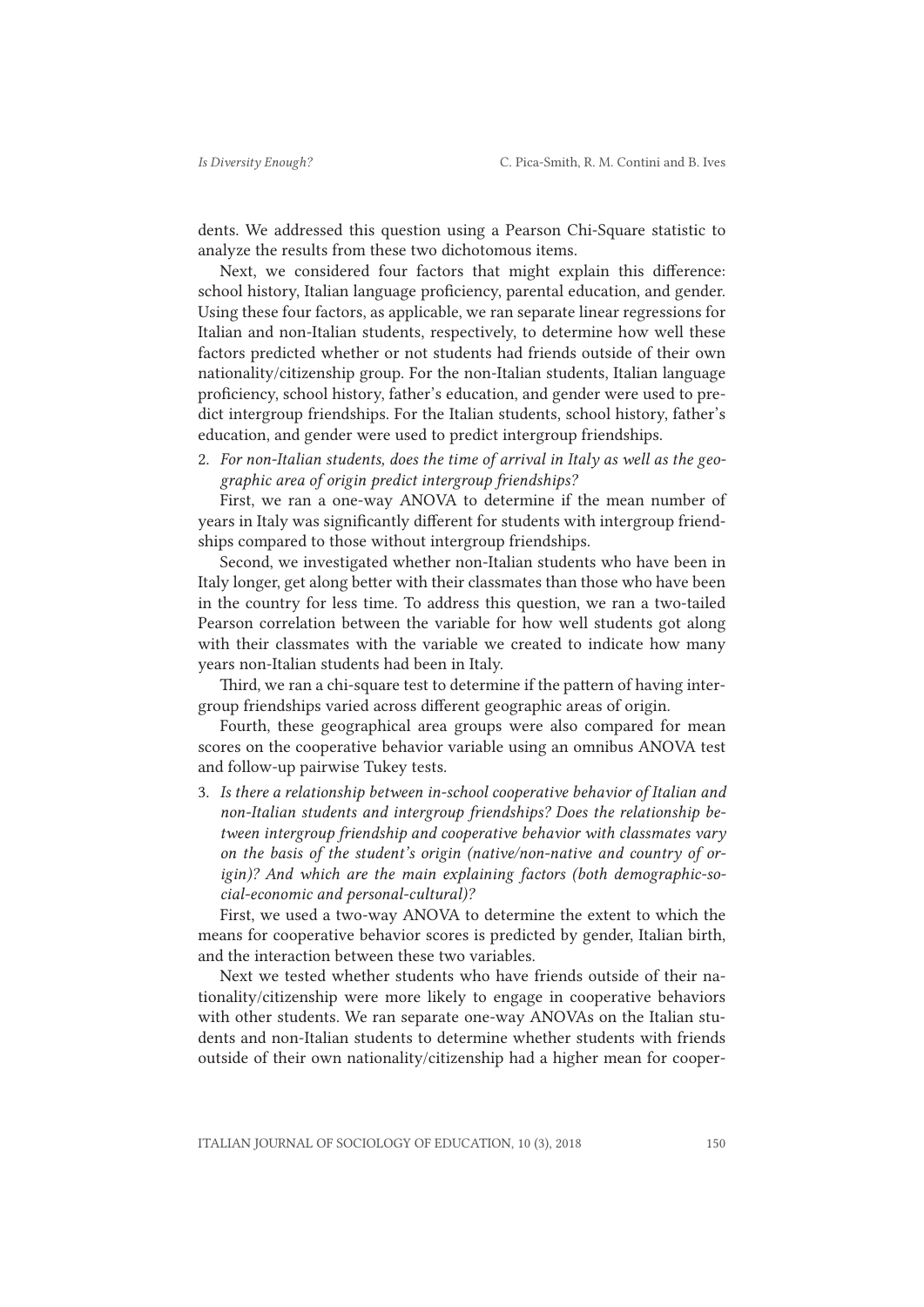ative behaviors than students who did not report having friends outside of their nationality/citizenship.

Finally, we tested the relationship between cooperative behaviors and getting along well with classmates separately for Italian and non-Italian students, using two-tailed Pearson correlations.

4. *Do Italian and non-Italian student perceive discrimination happening inside and outside of the school? Does the perception of discrimination vary between groups? And is the perception of discrimination a factor impacting decreased intergroup friendships?*

First, we determined whether Italian and non-Italian students held different views about having non-Italian students in their classes, using a chisquare test on the data from the recommended treatment of non-Italian students variable.

Second, we tested whether the views of Italian students differed from the views of non-Italian students on their beliefs about how teachers treated non-Italian students, using a chi-square test.

Third, a two-way ANOVA was used determine the extent to which the means for getting along well with classmates was predicted by gender, Italian birth, and the interaction between these two variables.

## Results

Inferential statistics were applied to the data to address four research questions.

1. *To what extent do Italian students' relationships with peers, inside and outside of the school context, differ from those of non-Italian students in terms of intergroup contact and friendship? And which are the main explaining factors (both demographic-social-economic and personal-cultural)?*

Intergroup friendships were reported by 68.8% of the Italian students, compared to 84.4% for the non-Italian students. This difference was statistically significant (Pearson Chi-Square =  $25.27$ , p < .001).

The table below summarizes the results of the binomial logistic regression for predictors of intergroup friendships reported by Italian students. None of the three predictors explained a significant amount of the variance in intergroup friendships for the Italian students (every *p* > .05). The Hosner & Lemeshow test of goodness of fit was not significant (Chi-square = 2.932, *p* > .05), indicating that the regression model is a poor predictor of whether Italian students have intergroup friendships. This conclusion is supported by the Nagelkerke R-squared of .001. Further, the model predicted 68.1% of the cases, which is not much better than chance.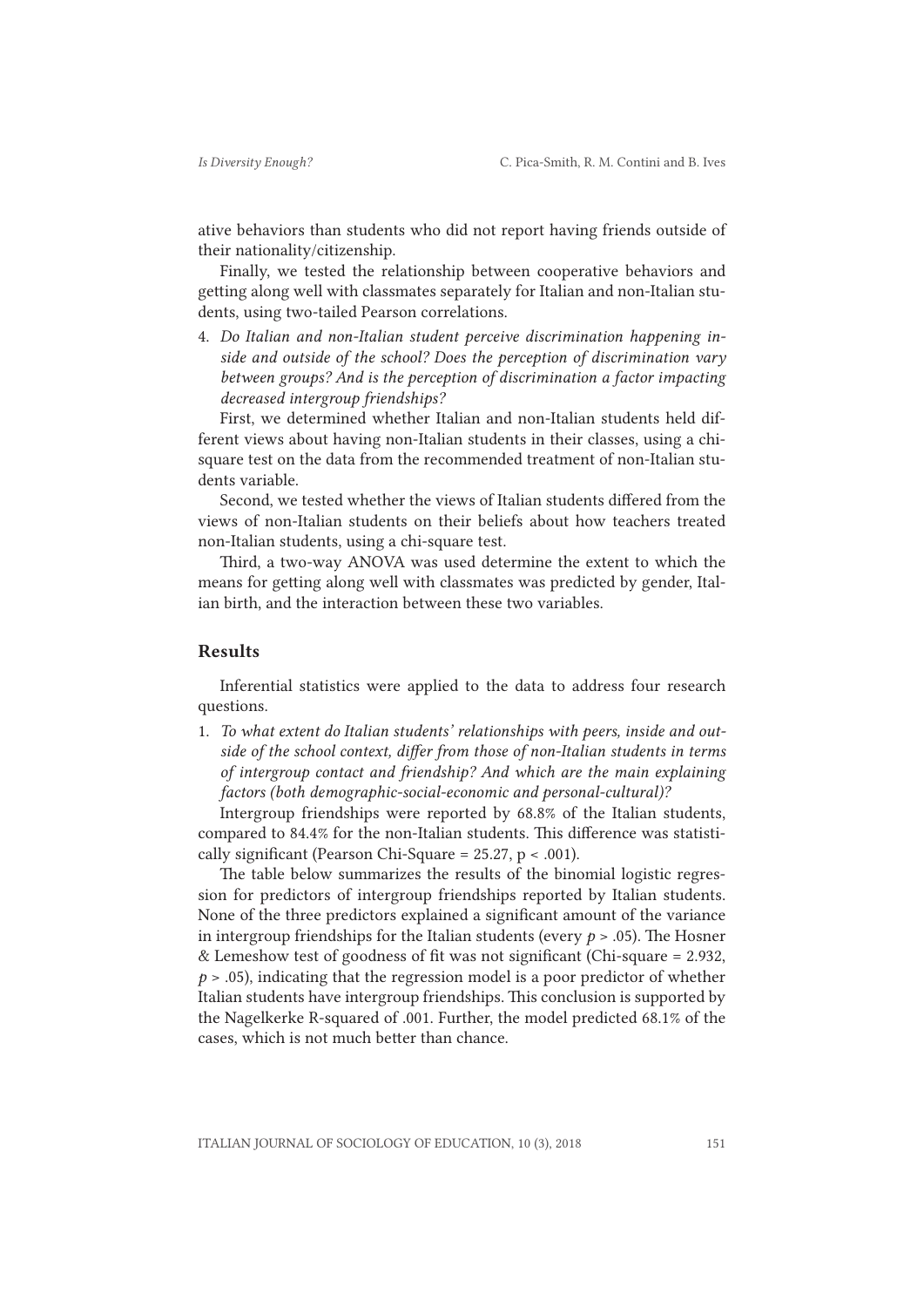Table 2: Factors predicting intergroup friendships among Italian students by binomial logistic regression.

|                    | в        | S.E. | Wald  | df | Þ    | Exp(B) |
|--------------------|----------|------|-------|----|------|--------|
| School History     | .189     | .400 | .223  |    | .637 | 1.208  |
| Father's Education | .034     | .069 | .245  |    | .621 | 1.035  |
| Gender             | $-.081$  | .140 | .339  |    | .560 | .922   |
| Constant           | $-1.000$ | .450 | 4.931 |    | .026 | .368   |

The table below summarizes the results of the binomial logistic regression for predictors of intergroup friendships reported by non-Italian students. For the non-Italian students, Italian language proficiency was added to the four factors in the binomial logistic regression for Italian students. Father's education was a significant predictor of intergroup friendships for the non-Italian students. None of the other predictors were statistically significant (every  $p > .05$ ). The Hosner & Lemeshow test of goodness of fit was not significant (Chi-square = 7.359,  $p > .05$ ), indicating that the regression model is a poor predictor of whether non-Italian students have intergroup friendships. The Nagelkerke R-squared of .135 indicates that this model is somewhat better than the model for model for Italian students in predicting intergroup friendships. Further, the model predicted 84.4% of the cases, which is somewhat better than chance.

Table 3: Factors predicting intergroup friendships among non-Italian students by binomial logistic regression.

|                                 | B        | S.E.  | Wald  | df | Þ    | Exp(B) |
|---------------------------------|----------|-------|-------|----|------|--------|
| School History                  | $-.946$  | .575  | 2.708 |    | .100 | .388   |
| Father's Education              | $-462$   | .166  | 7.712 |    | .005 | .630   |
| Gender                          | .530     | .395  | 1.803 |    | .179 | 1.699  |
| Italian Language<br>Proficiency | .107     | .083  | 1.666 |    | .197 | 1.113  |
| Constant                        | $-1.926$ | 1.333 | 2.088 |    | .148 | .146   |

2. *For non-Italian students, does the time of arrival in Italy as well as the geographical area of origin predict intergroup friendships?*

Non-Italian students who had no intergroup friendships had been in the country an average of 12.417 years, while those with intergroup friendships had been in the country an average of 13.155 years. However, this difference was not significant and the effect size was negligible ( $F = 1.208$ ,  $p > .05$ ,  $d =$ .194).

For non-Italian students, the correlation between getting along well with classmates, and years living in Italy was not significant  $(r = .060, p > .05)$ . This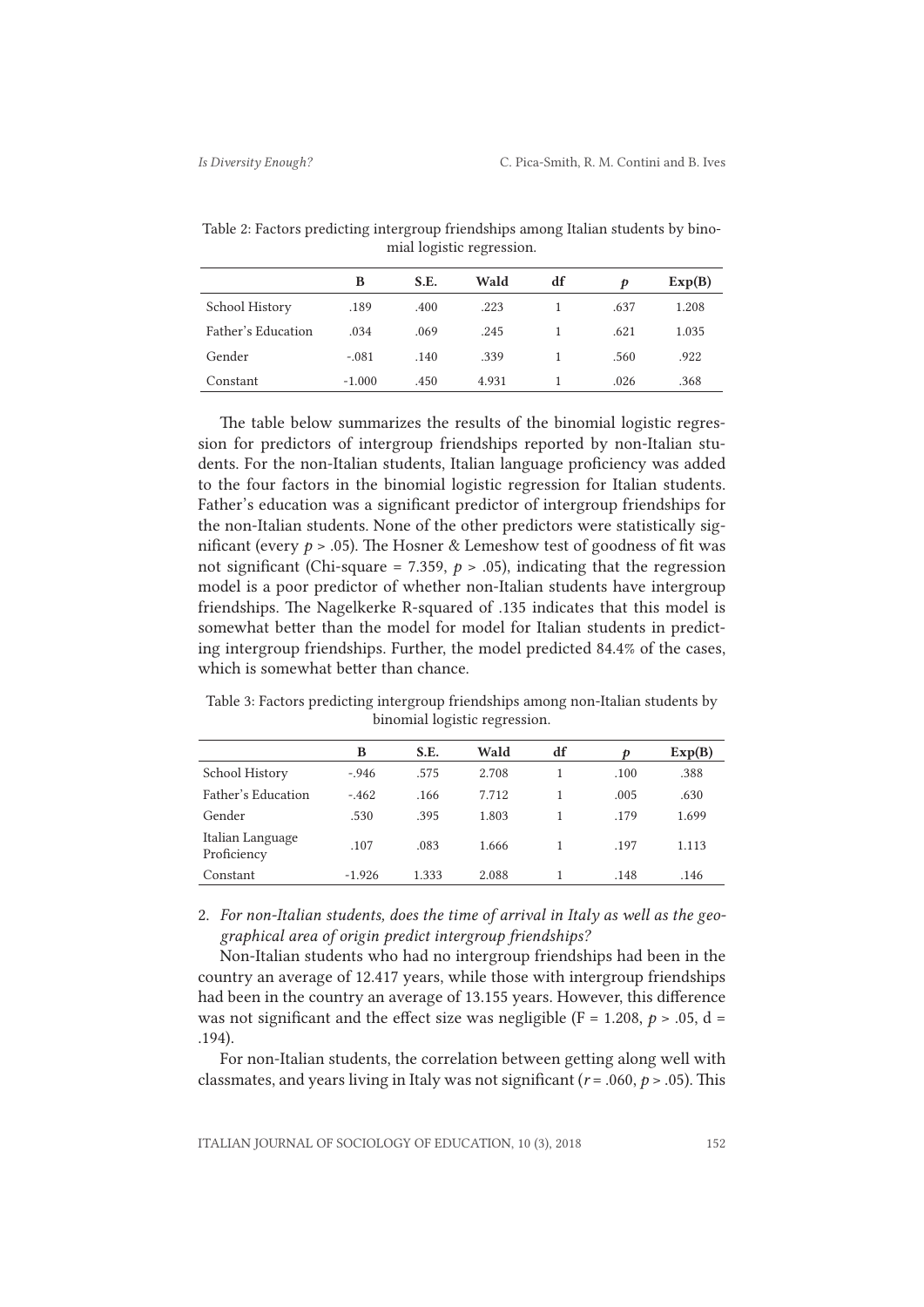relationship was negligible, accounting for less than one half of one percent of the total variance  $(r^2 = .004)$ .

The following table reports the percent of students within each geographical area who reported having intergroup friendships. In all geographical areas, students were more likely to have intergroup friendships that to not have intergroup friendships. This pattern was statistically significant (Pearson Chi-Square =  $49.688$ , p < .005). The low numbers of students within each geographical area, other than Italy, make more specific inferences unreliable.

|                          | Percent Reporting Intergroup Friendships (N) |                |  |  |
|--------------------------|----------------------------------------------|----------------|--|--|
| <b>Geographical Area</b> | <b>Yes</b>                                   | N <sub>0</sub> |  |  |
| Africa                   | $100\% (17)$                                 | $0\%$ (0)      |  |  |
| Asia                     | 57.4% (31)                                   | $42.6\%$ (23)  |  |  |
| Eastern Europe           | 91.9% (125)                                  | $8.1\%$ (11)   |  |  |
| South/Central America    | $87.1\% (27)$                                | $12.9\%$ (4)   |  |  |
| Western Europe           | $88.2\%$ (15)                                | $11.8\%$ (2)   |  |  |
| Italy                    | 68.9% (713)                                  | 31.1% (322)    |  |  |

Table 4: Students reporting intergroup friendships by region by Pearson Chi-Square.

Table 5: Mean cooperative behavior scores across geographical areas by ANOVA and post hoc Tukey tests.

|                          | <b>Cooperative Behavior Scores</b> |                                                                  |  |  |
|--------------------------|------------------------------------|------------------------------------------------------------------|--|--|
| <b>Geographical Area</b> | Mean                               | <b>Significant Contrasts</b>                                     |  |  |
| Africa                   | 17.471                             |                                                                  |  |  |
| Asia                     | 15.291                             | Lower than Western Europe<br>$(p = .034)$ and Italy $(p < .001)$ |  |  |
| Eastern Europe           | 16.862                             |                                                                  |  |  |
| South/Central America    | 16.133                             |                                                                  |  |  |
| Western Europe           | 18.235                             | Higher than Asian ( $p = .034$ )                                 |  |  |
| Italy                    | 17.624                             | Higher than Asia $(p < .001)$                                    |  |  |

These geographical area groups were also compared for mean scores on the cooperative behavior variable. The omnibus ANOVA was significant (*F*  $= 5.698$ ,  $p < .005$ ). The mean scores for cooperative behaviors, in descending order, were Western Europeans (18.235), Italians (17.624), Africans (17.471),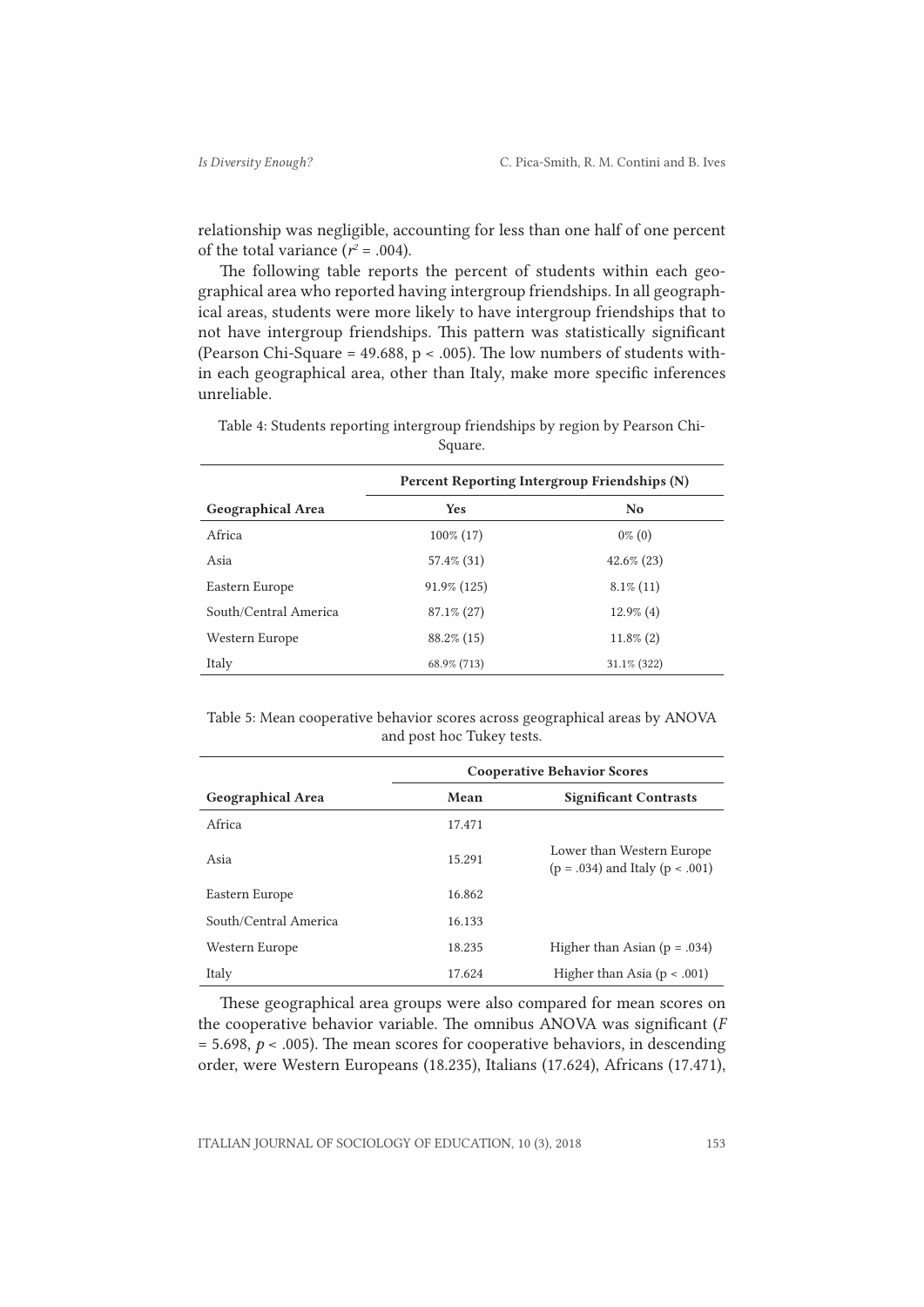Eastern Europeans (16.862), South and Central Americans (16.133), and Asians (15.291). Follow-up Tukey tests determined that Italians reported significantly more cooperative behaviors than Asians reported ( $p < .001$ ), and the other Western Europeans also reported significantly more cooperative behaviors than Asians reported ( $p < .05$ ). No other pairwise comparisons were statistically significant.

3. *Is there a relationship between in-school cooperative behavior of Italian and non-Italian students and intergroup friendships? Does the relationship between intergroup friendship and cooperative behavior with classmates vary on the basis of the student's origin (native/non-native and country of origin)? And which are the main explaining factors (both demographic-social-economic and personal-cultural)?*

The mean for cooperative behavior among the Italian students (17.639) was significantly higher than the mean for non-Italian students (16.672) (*F*  $= 15.613$ ,  $p < .001$ ). The mean for cooperative behavior among the female students (17.500) was significantly higher than the mean for male students (17.811),  $(F = 7.915, p < .005)$ . The interaction between gender and Italian birth was not significant  $(F = .348, p > .05)$ .

| <b>Source</b>    | <b>Type III Sum</b><br>of Squares | df           | Mean<br>Square | F         | Sig. |
|------------------|-----------------------------------|--------------|----------------|-----------|------|
| Corrected Model  | 398.897 <sup>a</sup>              | 3            | 132.966        | 10.559    | .000 |
| Intercept        | 247625.004                        | $\mathbf{1}$ | 247625.004     | 19663.346 | .000 |
| Italian          | 196.622                           | $\mathbf{1}$ | 196.622        | 15.613    | .000 |
| Gender           | 99.680                            | 1            | 99.680         | 7.915     | .005 |
| Italian x Gender | 4.386                             | 1            | 4.386          | .348      | .555 |
| Error            | 16295.637                         | 1294         | 12.593         |           |      |
| Total            | 411133.000                        | 1298         |                |           |      |
| Corrected Total  | 16694.534                         | 1297         |                |           |      |

Table 6: Two-way ANOVA Predicting Cooperative Behavior from Gender and Italian Birth

The mean cooperative behaviors score for Italian students with intergroup friendships (17.774) was higher than the cooperative mean score for Italian students without intergroup friendships (17.303), but this difference was not significant, and the effect size was negligible  $(F = 3.462, p > .05, d =$ .125). Among non-Italian students, the mean for cooperative behaviors was higher for those who reported having friends outside of their nationality/ citizenship group (16.869) than it was for other non-Italian students (15.756).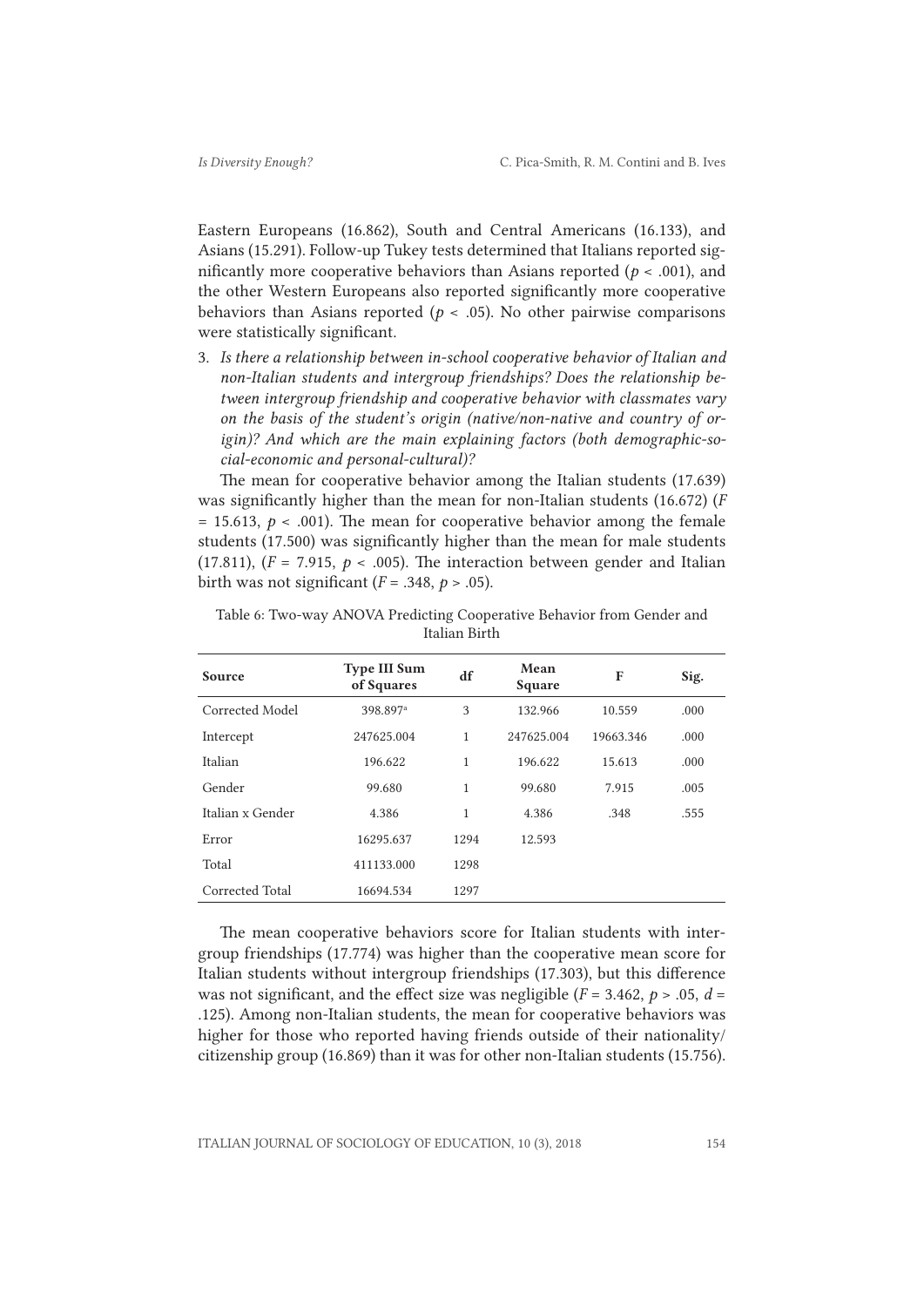This difference was significant with a small effect size  $(F = 6.749, p < .01, d$  $= .437$ ).

Among Italian students, the correlation between getting along with classmates and cooperative behavior was significant ( $r = .089$ ,  $p < .005$ ) but the effect was negligible, accounting for less than one percent of the total variance. For the non-Italian students, the correlation between getting along with classmates and cooperative behavior was not only significant (r = .303, p < .001) but the effect was substantial, accounting for almost ten percent of the total variance.

4. *Do Italian and non-Italian student perceive discrimination happening inside and outside of the school? Does the perception of discrimination vary between groups? And is the perception of discrimination a factor impacting decreased intergroup friendships?*

About 43.4% of Italian students reported that having non-Italian students in the classroom was a reason to attend to them and provide help, while 44.0% of non-Italian students felt the same way. There was no significant difference between the frequencies of responses across the two groups (Pearson Chi-Square = 1.344, *p* > .05).

The table below reports that Italian and non-Italian students had very similar views about how teachers worked with non-Italian students. Non-Italian students were somewhat more likely to report teachers spending extra time with non-Italian students, and also more likely to report teachers treating non-Italian students more negatively. However, these differences were not statistically significant (Pearson Chi-Square = 5.480, *p* > .05).

The mean for getting along well with classmates among the Italian students (1.098) was significantly lower than the mean for non-Italian students  $(1.260)$  ( $F = 49.646$ ,  $p < .001$ ). The mean for getting along well with classmates among the female students (1.207) was significantly higher than the mean for male students (1.151),  $(F = 5.930, p < .05)$ . The interaction between gender and Italian birth was not significant  $(F = 3.528, p > .05)$ .

| Teacher treatment of non-Italians | Italian $(N)$  | Non-Italian (N) |  |
|-----------------------------------|----------------|-----------------|--|
| Most of teachers' time            | $20.5\%$ (206) | $23.1\%$ (59)   |  |
| Treated negatively                | $4.4\%$ (44)   | $7.5\%$ (19)    |  |
| Treated the same                  | 75.2% (757)    | 69.4\% (177)    |  |
|                                   |                |                 |  |

Table 7: Percent of students in each group expressing views of teacher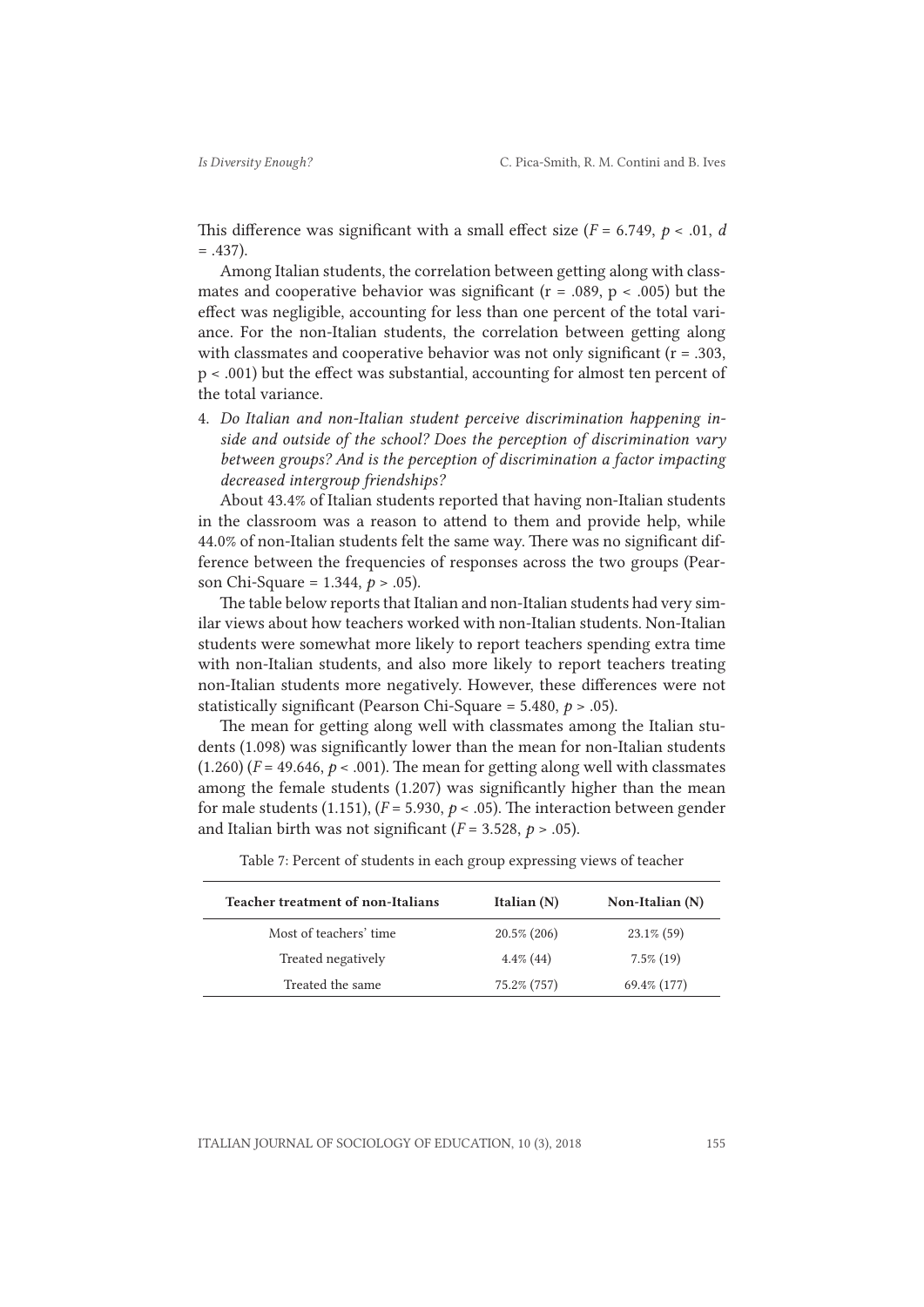| Source           | <b>Type III Sum</b><br>of Squares | df   | Mean<br>Square | F         | Sig. |
|------------------|-----------------------------------|------|----------------|-----------|------|
| Corrected Model  | 5.918 <sup>a</sup>                | 3    | 1.973          | 18.105    | .000 |
| Intercept        | 1154.413                          | 1    | 1154.413       | 10595.690 | .000 |
| Italian          | 5.409                             | 1    | 5.409          | 49.646    | .000 |
| Gender           | .646                              | 1    | .646           | 5.930     | .015 |
| Italian x Gender | .384                              | 1    | .384           | 3.528     | .061 |
| Error            | 140.220                           | 1287 | .109           |           |      |
| Total            | 1795.000                          | 1291 |                |           |      |
| Corrected Total  | 146.138                           | 1290 |                |           |      |

Table 8: Two-way ANOVA Predicting Getting Along Well with Classmates from Gender and Italian Birth

# Summary of Statistical Results

*To what extent do Italian students' relationships with peers, inside and outside of the school context, differ from those of non-Italian students in terms of intergroup contact and friendship? And which are the main explaining factors (both demographic-social-economic and personal-cultural)?*

- Non-Italian students were significantly more likely to have intergroup friendships than Italian students;
- School history, father's education and gender do not predict intergroup friendships for Italian students;
- Father's education was a significant predictor of intergroup friend for the non-Italian students;
- School history, gender, and Italian language proficiency do not predict intergroup friendships for non-Italian students.

*For non-Italian students, does the time of arrival in Italy as well as the geographical area of origin predict intergroup friendships?*

- Time of arrival in Italy does not predict intergroup friendships among non-Italian students;
- Time of arrival is not significantly related to getting along with classmates for non-Italian students;
- Across all geographical areas, students are more likely to have intergroup friendships than to not have them;
- Western European and Italian students are more likely to engage in cooperative behaviors.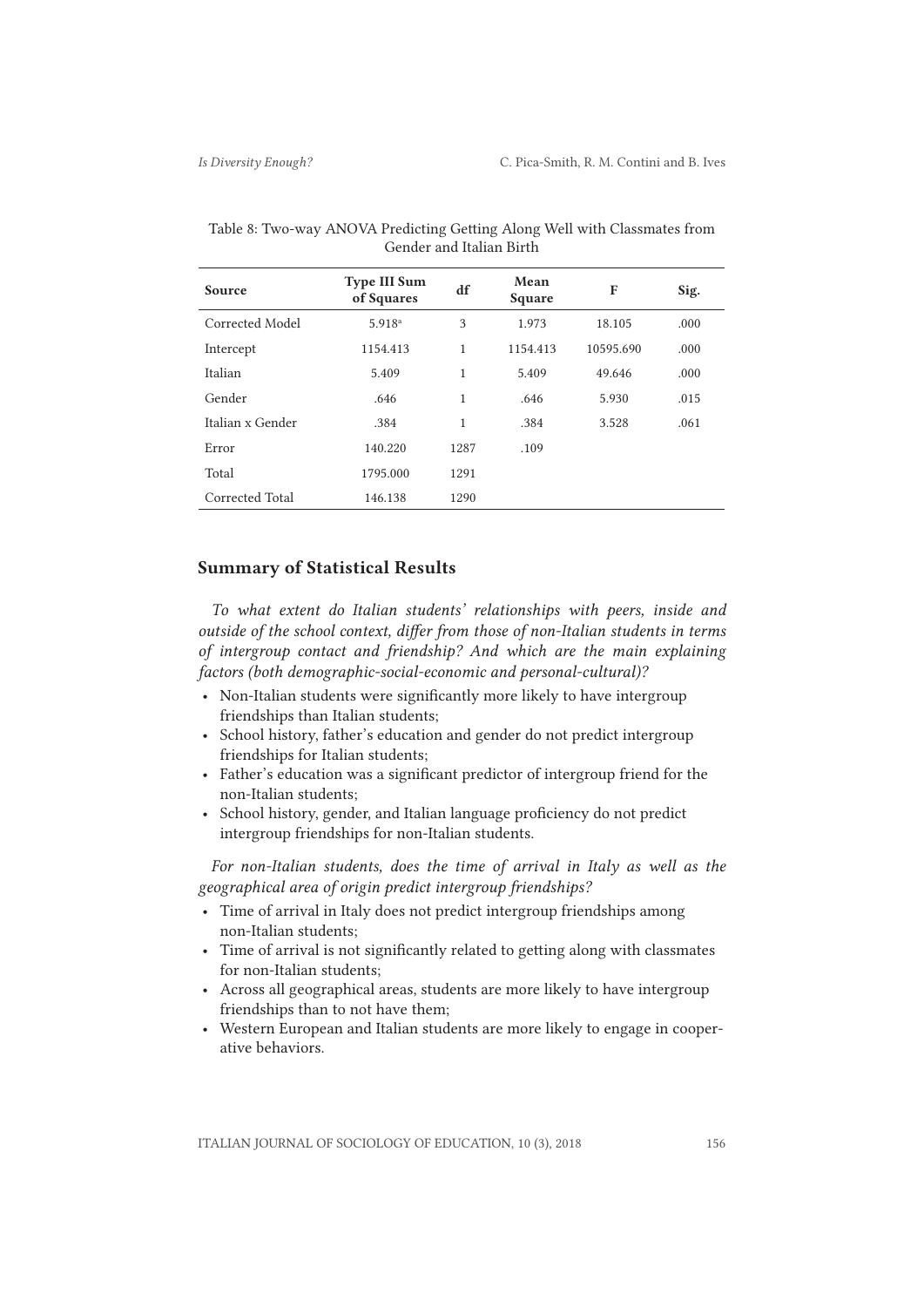*Is there a relationship between in-school cooperative behavior of Italian and non-Italian students and intergroup friendships? Does the relationship between intergroup friendship and cooperative behavior with classmates vary on the basis of the student's origin (native/non-native and country of origin)? And which are the main explaining factors (both demographic-social-economic and personal-cultural)?*

- Cooperative behavior among Italian students was significantly higher than for non-Italian students;
- Cooperative behavior was significantly higher for females than for males;
- There was no significant interaction between gender and Italian birth in predicting cooperative behaviors;
- For Italian students, those with intergroup friendships were not more likely to engage in cooperative behaviors than those who did not report intergroup friendships;
- For non-Italian students, those with intergroup friendships were more likely to engage in cooperative behaviors than those who did not report intergroup friendships;
- For Italian students, the relationship between cooperative behaviors and getting along with classmates was negligible;
- For non-Italian students, the relationship between cooperative behaviors and getting along with classmates was substantial.

*Do Italian and non-Italian student perceive discrimination happening inside and outside of the school? Does the perception of discrimination vary between groups? And is the perception of discrimination a factor impacting decreased intergroup friendships?*

- There was no significant difference between Italian and non-Italian students in their views of how non-Italian students should be treated in the classroom;
- There was no significant difference between Italian and non-Italian students in their views of how teachers treat non-Italian;
- Non-Italian students were significantly more likely to report getting along well with classmates than Italian students;
- Female students were significantly more likely to report getting along well with classmates than male students;
- There was no significant interaction between gender and Italian birth in predicting how well students got along with classmates.

# Data Discussion and Conclusion

Several important findings are worth consideration and further reflection. First, the majority of Italian and non-Italian youth reported having intergroup friends; yet there are statistically significant differences in intergroup friend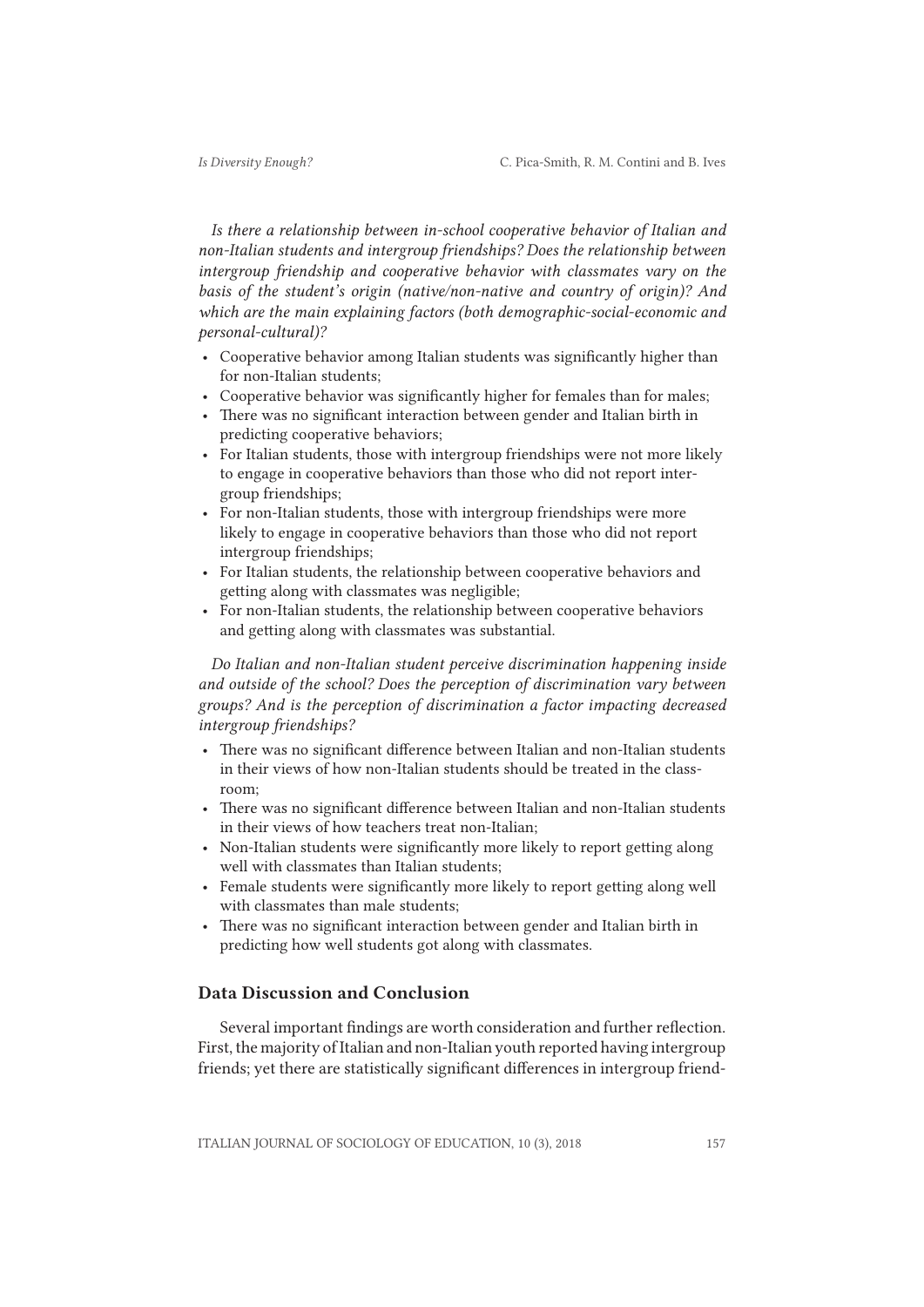ship patterns with non-Italian students forming more intergroup friendships than Italian students, who are more likely to form intragroup friendships. This finding is congruent with the literature on intergroup friendships from various parts of the world (Mendelson, Aboud & Lanthier, 1994; Mendelson & Aboud, 1999; Aboud & Mendelson & Purdy, 2003; Harell, 2015; Joyner & Kao, 2000; Margie *et al*., 2005; McGlothlin & Killen, 2006; Killen *et al.*, 2010) and in Italy itself (Barbagli & Schmoll, 2011; Colombo & Santagati, 2014). In these research studies children of the dominant group (usually also the numeric majority) have far more intragroup friendships and this is related both to opportunity (there are more opportunities for intragroup friendships if children are in the numerical majority) and because of outgroup prejudice (for review, see Cameron *et al.*, 2001; Turner & Cameron, 2016; Jugert & Feddes, 2017). Hence, it is important to note that the Italian youth, who had more intragroup friendships, in this study had both the opportunity to form more intragroup than intergroup friendships and may have been influenced by outgroup prejudice.

Previous research conducted in Italy documents the impact of gender on behavior towards peers and horizontal friendship relationships (Colombo & Santagati, 2014). Therefore, we analyzed the role of gender on intergroup friendships. While gender and length of time spent in host country were important variables in Colombo and Santagati's (2014) research with girls demonstrating more openness and acceptance towards interethnic and intergroup relationship than boys, and time spent in Italy impacted quality of relationships, these variables were not statistically significant in our analyses on intergroup friendships but were on cooperative behavior and on getting along with classmates overall.

Next, we considered three factors that might explain the differences in intergroup friendship choices: school history (whether all of a student's schooling had been conducted in Italy), Italian language proficiency, and parental education. School history and time of arrival in Italy have been significant factors identified in previous research in Italy (Barbagli & Schmoll, 2011; Colombo & Santagati, 2014). We found these variables to have no statistically significant impact on neither intergroup friendships nor on students' perceptions of their wellbeing and positive experiences in the classroom. Italian proficiency, congruent with Colombo and Santagati's (2014) study did, in fact, result as a significant finding. In fact, it was the strongest predictor of intergroup friendships for non-Italian students followed by father's education. By contrast, however, father's education was not a significant predictor of intergroup friendship for Italian students.

While Italian students report having higher cooperative behaviors than non-Italian students do, they do not have higher rates of intergroup friendships. And, among Italians who have intergroup friendships, rates of coop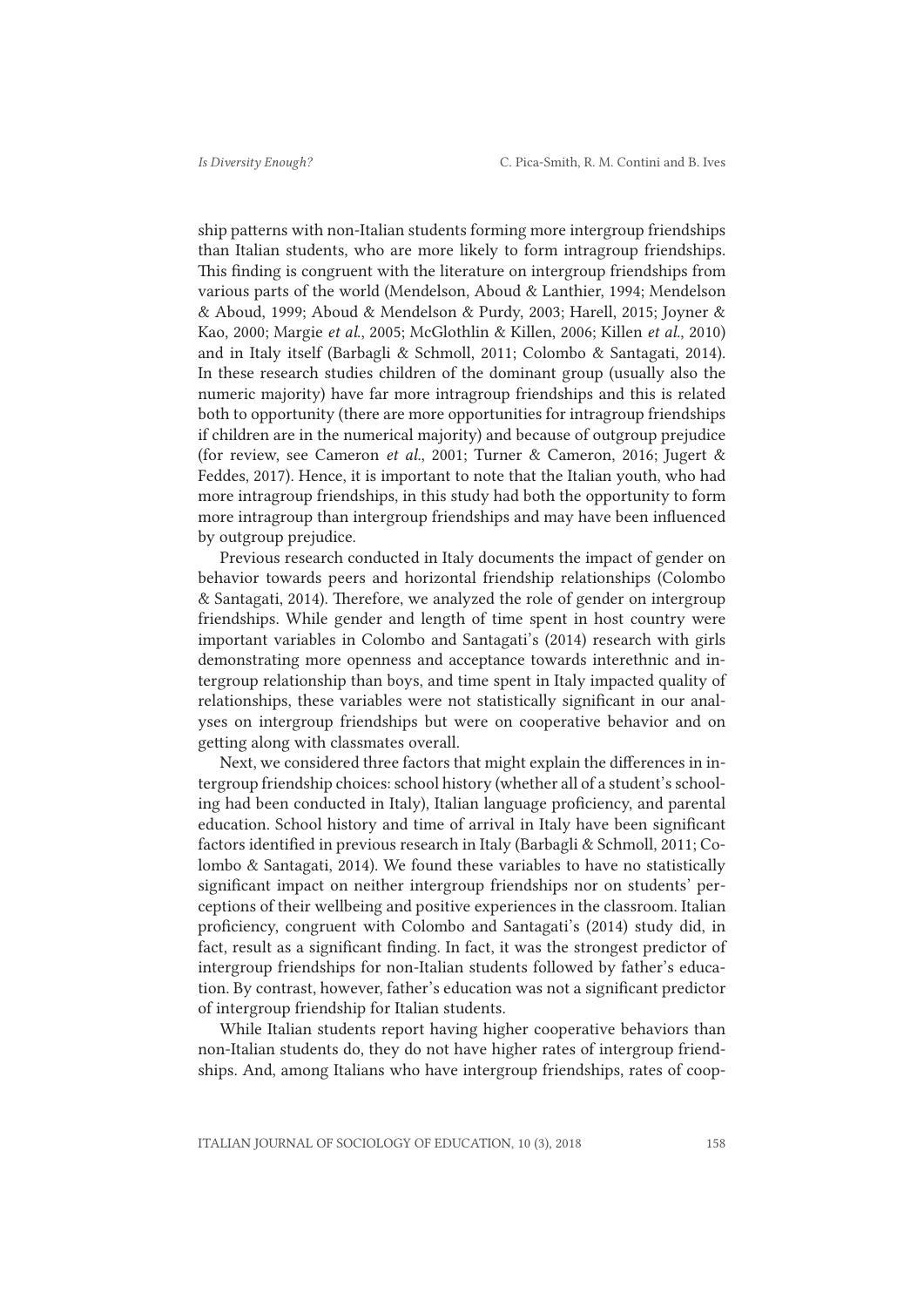erative behavior are neither higher nor are they related to getting along well with classmates. On the other hand, among non-Italian students, for those with intergroup friendships, cooperative behavior is related both to these friendships and to getting along well with classmates. Therefore, we can surmise that Italian students, who are both the numeric majority and represent the dominant group (in terms of power), and feel good in class and get along with classmates, close ranks within their ethnic ingroup circle. Research has shown this dynamic to be more closely related to outgroup prejudice than ingroup favoritism (for review, see Cameron *et al.*, 2001; Rutland, Killen, & Abrams, 2010). This dynamic, then, could be examined taking into account Bergamaschi's (2010) seminal work on Italian youth's perception of "immigrant" and meaning making of ingroup and outgroup.

Consistent with this finding is that Italian children perceive that they get along well in the multiethnic class context more than non-Italian children perceive this to be the case. This is an interesting finding in and of itself as well as how it may relate to the previous finding on the differences in intergroup friendships between Italian and non-Italian youth. In and of itself it is important to note that youth's perceptions of how well they get along with classmates differs by nationality/status. A youth in the dominant group perceives relations to be more positive than youth in the non-dominant group. Is it possible, then, that young people in the dominant group, who are less likely to have intergroup friendships, are unable to de-center their experiences to notice, understand, and empathize with the experiences of others across identity groups? Harrel (2015) asked similar questions and found a similar pattern in a study of interculturalism in Canadian schools whereby white students and visible minority students had different patterns of intergroup friendships (visible minority students having more intergroup friendships than white students). Furthermore, Colombo and Santagati (2014) found that an overall sample of children in Italian classrooms who perceived that the classroom climate was positive and that they were generally well in the classroom differed in their perception by identity group with Italians and non-Italians born in Italy rating their experiences as more positive than non-Italians who were born outside of Italy. This pattern may be indicative of what Ambrosini & Queriolo Palmas (2005) named as "superficial" school friendships in the multiethnic Italian school context. In other words, while students may be cordial to one another, meaningful intergroup friendships that shift perceptions of "other" are not being formed. We note this pattern in our work as evidenced by the lower percentage of Italian children reporting the formation of intergroup friendships, and the discrepancy between the ways in which Italian and non-Italian children perceive being well in the classroom. Thus, we note the perceptions and experiences of immigrant and dominant youth in multiethnic schools are divergent.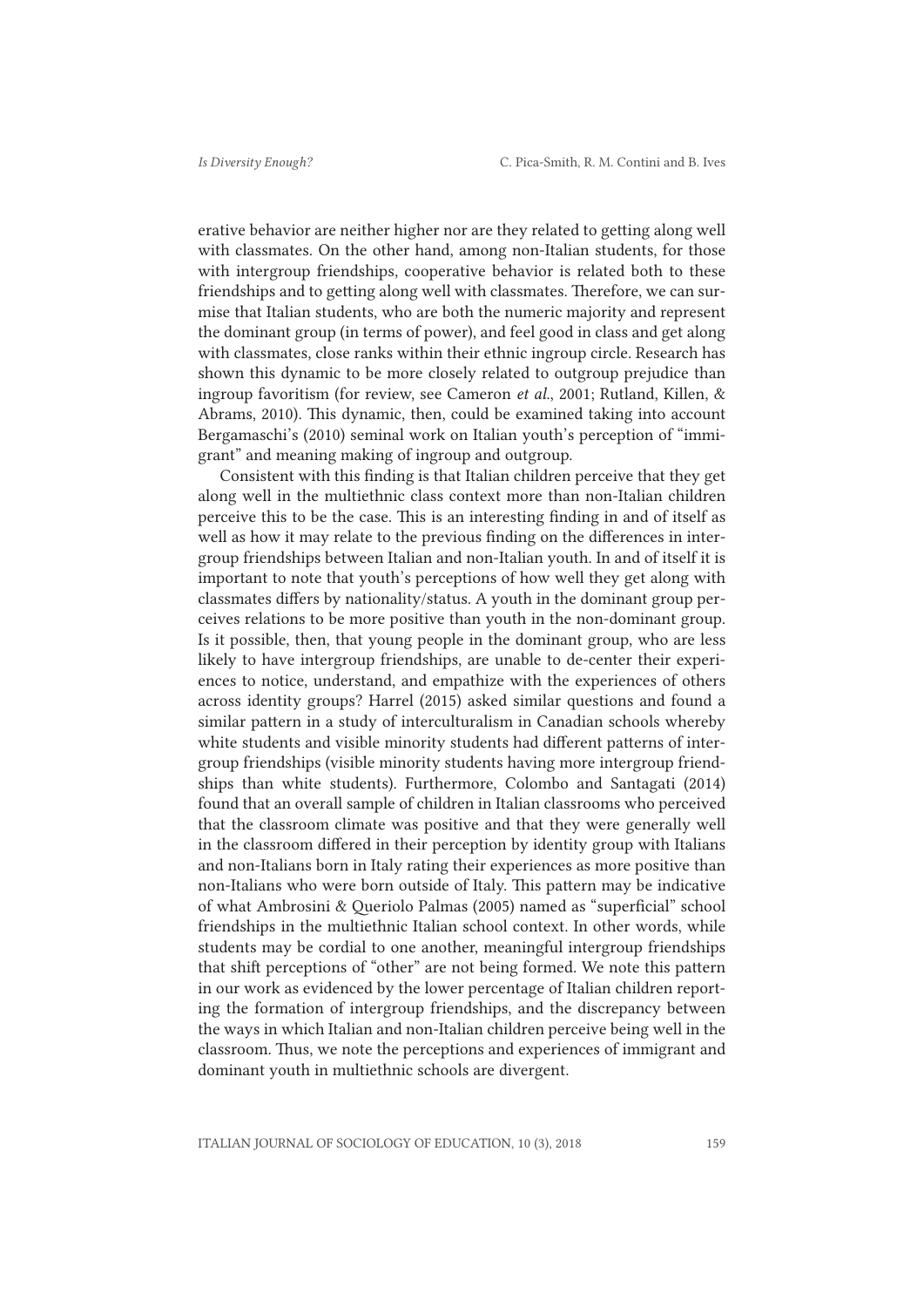Findings revealed no significant differences between Italian and non-Italian students in their views of how non-Italian students were treated in the classroom both by students and teachers with 43.4% of Italian students and 44% of non-Italian students reporting that having non-Italian students in the class is a reason to provide them help while the majority of students reports that it is neither negative nor positive. Just as Giovannini & Queirolo Palmas (2002) found in their seminal work many years ago, we also found that the integration of immigrant youth in "regular education" classrooms has not registered a phenomenon of overt discrimination. Still, we find it noteworthy that an absence of overt discrimination is not comparable to a positive climate of positive intergroup relationships that reduces prejudice.

In light of Intergroup Contact Theory, then, (Allport, 1954; Pettigrew et. al, 2011), simply attending multiethnic schools and interacting with peers across the dimension of ethnicity is not sufficient to create intergroup friendships nor prejudice reduction. To the contrary, it can have detrimental consequences when unsupportive contact situations are in place (Pettigrew *et al.*, 2011). Allport (1954) stressed the importance of the four "optimal" conditions, which must be in place to ensure positive contact (youth must experience equal status while working collaboratively towards common goals with support of those in positions of authority). Among these conditions, *equal status* emerges as an important classroom dynamic among youth in light of intergroup friendship formation and prejudice reduction. As Zirkel (2008) found in a meta-analytic study of multicultural education, the discourses of race, power and privilege has to be in place for the pedagogy impact prejudice reduction and positive intergroup relationships. Therefore, attending to the dynamics of power, dominance and status between youth emerge as an important area of study.

## References

- Abbot, N., & Cameron, L. (2014). What makes a young assertive bystander? The effect of intergroup contact, empathy, cultural openness, and ingroup bias on assertive bystander intervention intentions. *Journal of Social Issues, 70*, 167-182.
- Aboud, F. E., & Levy, S. R. (2000). Interventions to reduce prejudice and discrimination in children and adolescents. In S. Oskamp (Ed.) Reducing prejudice and discrimination (pp. 269-293). Mahwah, NJ: LEA.
- Aboud, F. E., Mendelson, M. J. & Purdy, K. T. (2003). Cross-race peer relations and friendship quality. *International Journal of Behavioral Development, 27*, 165-173.
- Aboud, F. E., & Sankar, J. (2007). Friendship and identity in language-integrated school. *International Journal of Behavioral Development, 31*(5), 445-453.

Allport, G.W. (1954). The Nature of Prejudice. Cambridge: Addison Wesley.

Ambrosini M., & Molina S. (Eds) (2004). Seconde generazioni. Torino: Fondazione Giovanni Agnelli.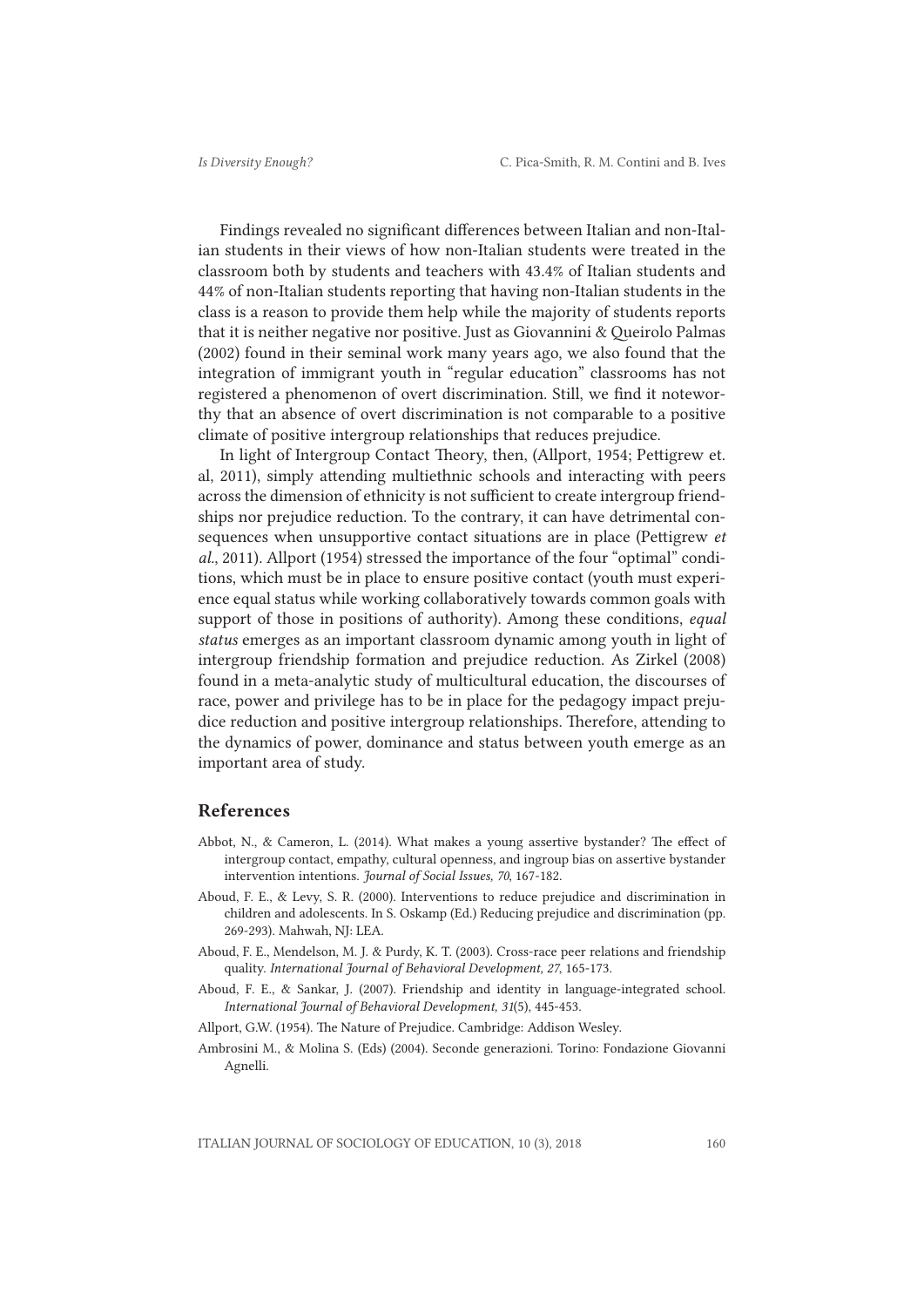- Ambrosini M., & Queirolo Palmas, L. (2005). I Latinos alla scoperta dell'Europa. Milano: FrancoAngeli.
- Ashmore R., Deaux K., Mclaughlin-Volpe T. (2004). An Organizing Framework of Collettive Identity: Articulation and Significance of Multidimensionality. *Psychological Bullettin*, 103: 80-114.
- Bagci, S. C., Kumashiro, M., Smith, P. K., Blumberg, H., & Rutland, A. (2014). Crossethnic friendships: Are they really rare? Evidence from secondary schools around London. *International Journal of Intercultural Relations*, *41*, 125-137.
- Barbagli M. (2006). L'integrazione scolastica delle seconde generazioni di stranieri nelle scuole secondarie di primo grado della Regione Emilia Romagna. Comune di Bologna: Osservatorio sulle differenze.
- Barbagli M. & Schmoll C. (2011). Stranieri in Italia. La Generazione Dopo. Bologna: Il Mulino.
- Bellmore, A. D., Nishina, A., Witkow, M. R., Graham, S., & Juvonen, J. (2007). The influence of classroom ethnic composition on same‐and other‐ethnicity peer nominations in middle school. *Social development*, *16*(4), 720-740.
- Bergamaschi A. (2010). Teenagers and the phenomenon of immigration. A new comparative approach to understand the effects of the context and the national ideology on social representation of the immigrant. *Italian Journal of Sociology of Education, 3*, 2010.
- Besozzi E. (2003). Il genere come risorsa comunicativa. Maschile e femminile nei processi di crescita. Milano: FrancoAngeli.
- Braha, V. & Rutter D. R. (1980). Friendship choice in a mixed-race primary school. *Educational Studies, 6*, 217-223.
- Cameron, J. A., Alvarez, J. M., Ruble, D. N., & Fuligni, A. J. (2001). Children's lay theories about ingroups and outgroups: Reconceptualizing research on prejudice. *Personality and Social Psychology Review*, 5, 118–128.
- Colombo M., Santagati M. (2014). Nelle scuole plurali. Misure di integrazione degli alunni stranieri. FrancoAngeli: Milano.
- Colombo M., Santagati M. (2017). School Integration as a Sociological Construct: Measuring Multiethnic Classrooms' Integration in Italy. In Espinoza-Herold M., Contini R.M. (Eds.), Living in Two Homes: Integration, Identity and Education of Transnational Migrants in a Globalized World (253–292). United Kingdom: Emerald Publishing Limited.
- Contini R. M. (2012). Nuove generazioni nella società multientica. Una ricerca nelle scuole d'Abruzzo. Milano: FrancoAngeli.
- Contini, R.M. (2013). New generations and intercultural integration in a multiethnic society. Procedia–*Social and Behavioral Sciences*, 93: 1819-1829.
- Contini, R.M. (2014). Interculturality and Social Bonds Formation: a Case Study on Immigrant and Native Preadolescents in Italy. Procedia–*Social and Behavioral Sciences*, 149, 233-241.
- Davies, K., Tropp, L. R., Aron, Al, Pettigrew, T. F., & Wright, S. C., (2011). Cross-group friendships and intergroup attitudes: A meta-analytic review. *Personality and Social Psychology Review* 15(4), 332-351.
- Dalla Zuanna G., Farina P. & Strozza S. (2009). Nuovi italiani. I giovani immigrati cambieranno il nostro paese? Bologna: Il Mulino.
- Dunn, J. (2004). Children's friendships: The beginning of intimacy. Oxford, UK: Blackwell.
- Feddes, A.R., Noack, P. & Rutland, A. (2009). Direct and Extended Friendship Effects on Minority and Majority Children's Interethnic Attitudes: A Longitudinal Study. *Child Development*, 80(2), 377–390.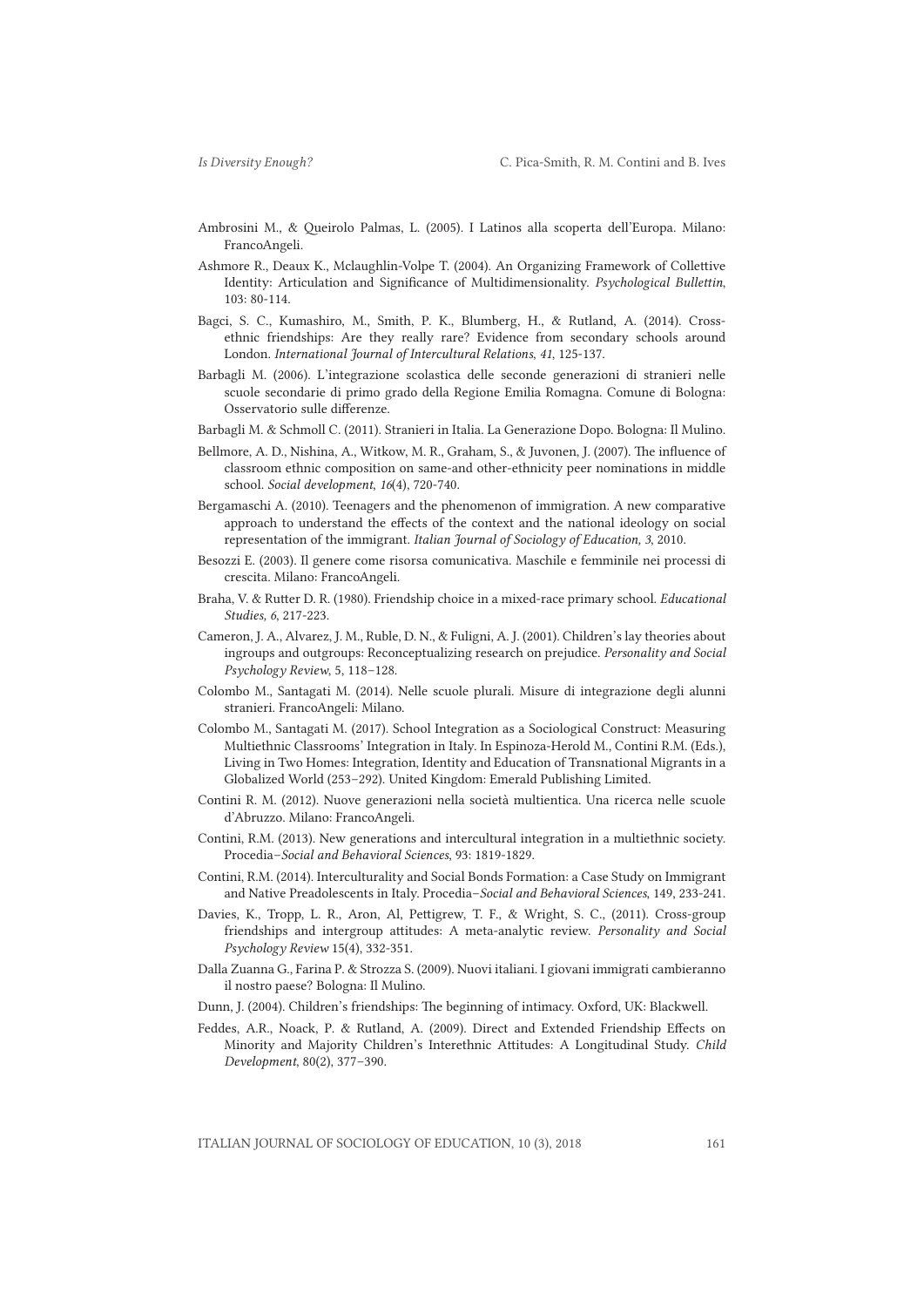- Fishbein, H.D. (1996). *Peer Prejudice and Discrimination: Evolutionary, Cultural, and Developmental Dynamics*. Boulder, CO: Westview Press.
- Fishbein, H. D. & Imai, S. (1993). Preschoolers select playmates on the basis of gender and race. *Journal of Applied Developmental Psychology*, 14, 303-316.
- Fletcher, A. C., Rollins, A., & Nickerson, P. (2004). The extension of school-based inter-and intraracial children's friendships: Influences on psychological well-being. *American Journal of Orthopsychiatry,* 74, 272–285.
- Fondazione Ismu (2017). Ventiduesimo Rapporto sulle migrazioni 2016. FrancoAngeli: Milano.
- Giovannini, G., Queirolo Palmas, L. (Eds.) (2002). Una scuola in comune. Esperienze scolastiche in contesti multietnici italiani. Edizioni Fondazione Giovanni Agnelli: Torino.
- Graham, J. A. & Cohen, R. (1997). Race and sex as factors in children's sociometric ratings and friendship choices. *Social Development*, 6, 355-372. doi 10.1111/1467-9507.ep11631074
- Graham, J. A., Cohen, R., Zbikowski, S. M., & Secrist, M. E. (1998). A longitudinal investigation of race and sex as factors in children's classroom friendship choices. *Child Study Journal, 28*, 245–267.
- Graham, S., Munniksma, A., & Juvonen, J. (2014). Psychosocial benefits of cross-ethnic friendships in urban middle schools. *Child Development, 85*(2), 469-483.
- Hallinan, M. T. & Smith, S. S. (1985). The effects of classroom racial composition on students' interracial friendliness. *Social Psychology Quarterly*, 48, 3-16. doi:10.2307/3033777.
- Hallinan, M. T. & Teixeira, R. A. (1987). Students' interracial friendships: Individual characteristics, structural effects, and racial differences. *American Journal of Education, 95*, 563-583. doi: 10.1086/444326
- Harell, A. (2015). Measuring outcomes: youth and interculturalism in the classroom. In Ricard Zapata-Barrero, (Ed.) Interculturalism in Cities: Concept, Policy, and Implementation. Cheltenham, UK: Edward Elgar Publishing.
- Ismu-Miur (2016). Alunni con cittadinanza non italiana. La scuola multiculturale nei contesti locali. Milano: Fondazione Ismu.
- Istat (2008). La popolazione straniera residente in Italia al 1° gennaio 2008. Retrieved from www.istat.it.
- Joyner, K., & Kao, G. (2000). School and racial composition and adolescent racial homophily. Social *Science Quarterly, 81*, 810-825.
- Jugert, P., & Feddes, A. R. (2017). Children and adolescents' cross-ethnic friendships. In A. Rutland, D. Nesdale, & C. s. Brown (Eds.), The Handbook of Group Processes in Children and Adolescents. Chichester: Wiley-Blackwell.
- Kao, G., & Joyner, K. (2004). Do race and ethnicity matter among friends? Activities among interracial, interethnic, and intraethnic adolescent friends. *The Sociological Quarterly*, *45*(3), 557-573.
- Kawabata, Y.&,Crick N.R. (2008).The role of cross-racial/ethnic friendships in social adjustment. *Developmental psychology*, 44(4), 1177-83.
- Killen, M., Kelly, M. C., Richardson, Crystal, D., & Ruck, M. (2010). European American children's and adolescents' evaluations of interracial exclusion. *Group Process and Intergroup Relations*, 13, 283-300. doi:10.1177/1368430209346700
- Ladd, G. W. (1990). Having friends, keeping friends, making friends, and being liked by peers in the classroom: Predictors of chidlren's early school adjustment. *Child Development, 72*, 1081-1100.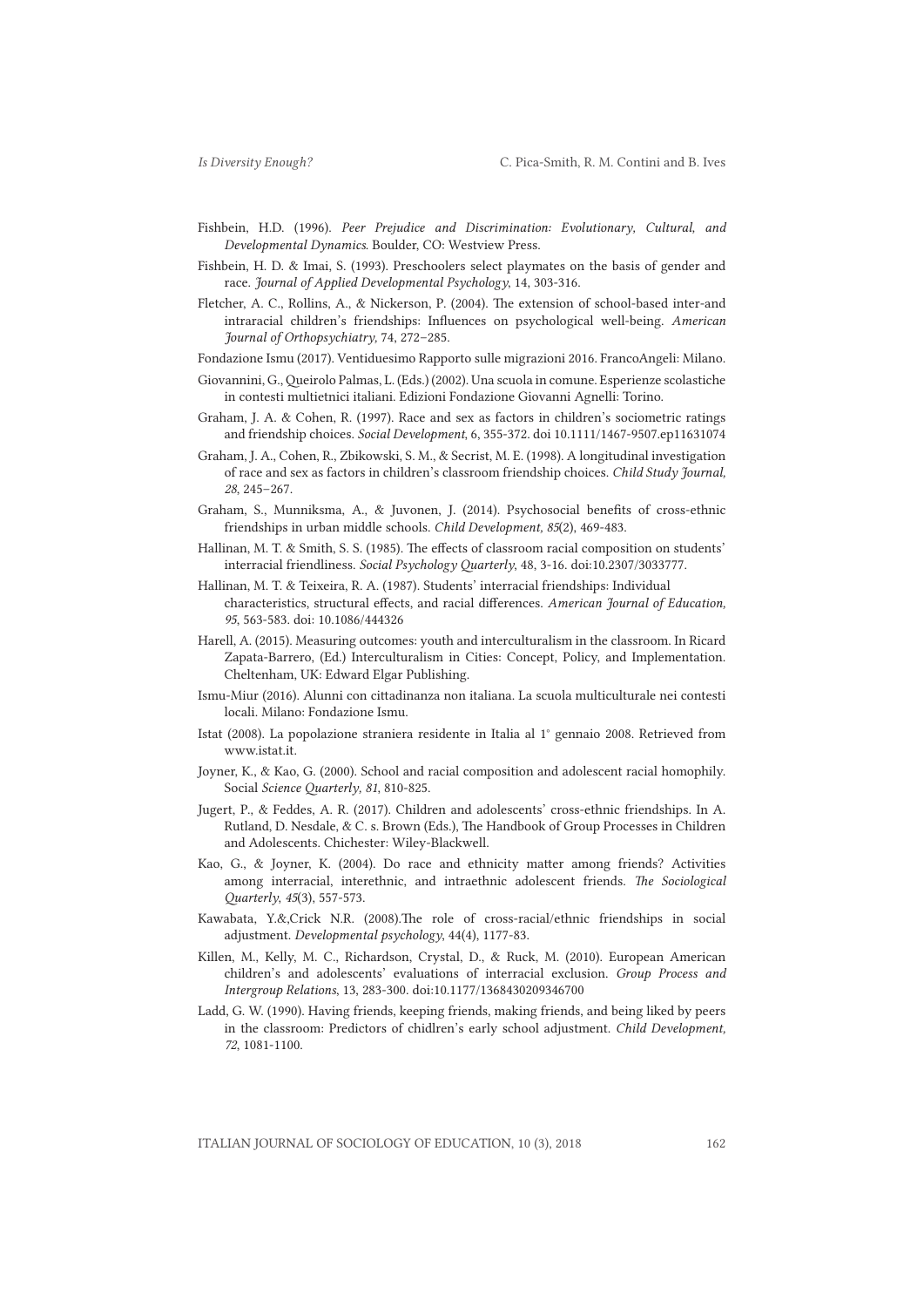- Lease, A. M. & Blake, J. J. (2005). A comparison of majority-race children with and without a minority-race friend. *Social Development, 14*, 20-41.
- Levitt P. (2015). Second-Generation Transnationalism & Roots Migration: Cross-Border Lives. *Contemporary Sociology*, 44(1): 132-133.
- Levitt, P., & N. Glick Schiller (2004). A Transnational Social Field Perspective on Society. *International Migration Review*, 38(3): 1002-39.
- Margie, N., Killen, M., Sinno, S. & McGlothlin, H. (2005). Minority children's intergroup attitudes about peer relationships. *British Journal of Developmental Psychology, 23*, 251- 269.
- McGill, R. K., Way, N., & Hughes, D. (2012). Intra- and interracial best friendships during middle school: Links to social and emotional well-being. *Journal of Research on Adolescence, 22*(4), 722-738.
- McGlothlin, H., & Killen M. (2006). Intergroup Attitudes of European American Children Attending Ethnically Homogeneous Schools. *Child Development, 77*(5), 1375–1386.
- Mendelson, M. J., & Aboud, F. E., Lanthier, R. P. (1994). Personality predictors of friendship popularity in kindergarten. *Journal of Applied Developmental Psychology*, 15, 413-435
- Mendelson, M. J., & Aboud, F. E. (1999). Measuring friendship quality in late adolescents and young adults: The McGill Friendship Questionnaires. *Canadian Journal of Behavioral Science, 31*, 130-132.
- Pettigrew, T. F., Tropp, L. R., Wagner, U. & Christ, O (2011). Recent advances in intergroup contact theory. *International Journal of Intercultural Relations*, 35(3), 271–280.
- Pettigrew, T. F., & Tropp, L. R. (2008). How does intergroup contact reduce prejudice? Metaanalytic tests of three mediators. *European Journal of Social Psychology, 38*(6), 922-934.
- Pettigrew, T. F., & Tropp, L. R. (2000). Does intergroup contact reduce prejudice? Recent metaanalytic findings. In S. Oskamp (Ed.), Reducing prejudice and discrimination (pp. 93-112). Mahwah, NJ: Lawrence Erlbaum.
- Pica-Smith, C. (2009). Children speak about interethnic and interracial friendships in the classroom: Lessons for teachers. *Multicultural Education, 17*, 1, 38-47.
- Pica-Smith, C. (2011). Children's perceptions of interracial friendships in a multiethnic school context. *Journal of Research in Childhood Education, 25*, 2, 119-132.
- Pica-Smith, C., & Poynton, T.A. (2014). Supporting interethnic and interracial friendship among youth to reduce prejudice and racism in schools: The role of the school counselor. *Professional School Counseling, 18*(1), 82-89.
- Pica-Smith, C., Antognazza, D., Marland, J. J., & Crescentini, A. (2017). A cross-cultural study of Italian and U.S. children's perceptions of interethnic and interracial friendships in two urban schools. *Cogent Education, 4*(1), 1280255. https://doi.org/10.1080/233118 6X.2017.1280255.
- Reynolds, K. (2007). Radical children's literature. *Future Visions and Aesthetic Transformations*.
- Rutland, A., Cameron, L., Bennett, L., & Ferrell, J. (2005). Interracial contact and racial constancy: A multi-site study of racial intergroup bias in 3-5 year old Anglo-British children. Journal of *Applied Developmental Psychology*, 26, 699-713. doi: 10.1016/j. appdev.2005.08.005.
- Rutland, A., Killen, M. & Abrams, D. (2010). A New Social-Cognitive Developmental Perspective on Prejudice. *Perspectives on Psychological Science*, 5(3), 279-291.
- Scales, P. C., & Leffert, N. (2004). Developmental assets: A synthesis of the scientific research on adolescent development (2nd ed.). Minnepolis, MN: Search Institute.